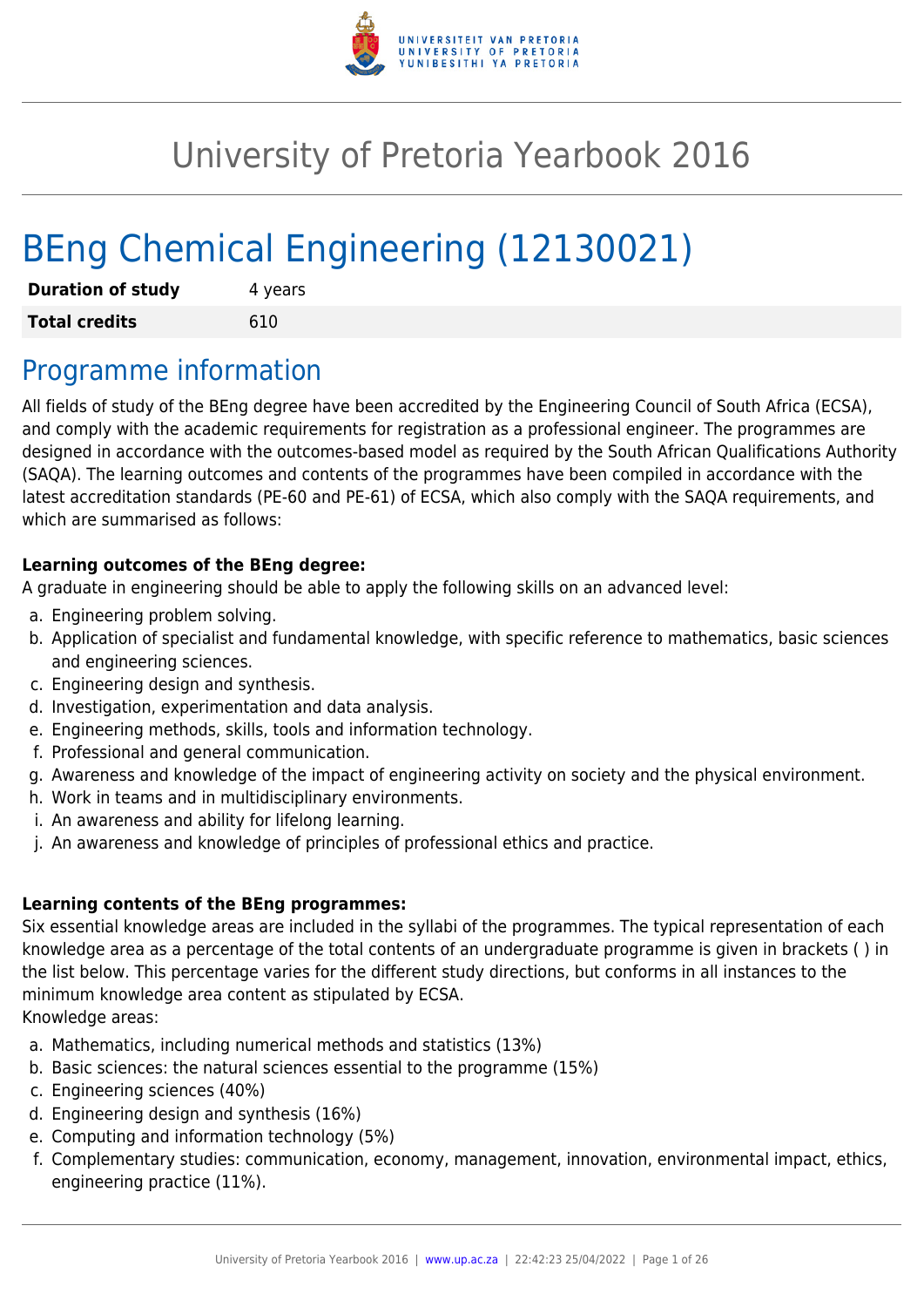

## Admission requirements

- In order to register NSC/IEB/Cambridge candidates must comply with the minimum requirements for degree studies as well as with the minimum requirements for the relevant study programme.
- Life Orientation is excluded when calculating the APS.
- Grade 11 results are used in the provisional admission of prospective students.
- A valid National Senior Certificate (NSC) with admission to degree studies is required.
- Minimum subject and achievement requirements as set out below are required. On first-year level a student has a choice between Afrikaans and English as language medium. In certain cases tuition may be presented in English only for example in electives where the lecturer may not speak Afrikaans or in cases where it is not economically or practically viable.
- Provisional admission to the Four-year degree in the School of Engineering is only guaranteed if a prospective student complies with ALL the requirements below.

## **Note**

Candidates who do not comply with the minimum requirements set out above but who have obtained a minimum APS of 30 an achievement level of 5 for English or Afrikaans 6 for Mathematics and 5 for Physical Science will be considered for provisional admission to either the Four-year Programme or the ENGAGE Programme based on the results of the compulsory NBT.

Admission to ENGAGE in the School of Engineering will be determined by the results of the NBT NSC results an achievement level of 5 in Mathematics and 4 in Physical Science as well as an achievement level of 4 in Afrikaans or English together with an APS of 25.

Students may apply directly to be considered for the ENGAGE Programme.

|                      | Minimum requirements for 2016 |  |                    |  |  |                   |      |  |      |                                                                                                              |      |  |
|----------------------|-------------------------------|--|--------------------|--|--|-------------------|------|--|------|--------------------------------------------------------------------------------------------------------------|------|--|
| Achievement level    |                               |  |                    |  |  |                   |      |  |      |                                                                                                              |      |  |
| Afrikaans or English |                               |  | <b>Mathematics</b> |  |  | Physical Sciences |      |  | APSI |                                                                                                              |      |  |
|                      |                               |  |                    |  |  |                   |      |  |      | [ NSC/IEB  HIGCSE  AS-Level  A-Level  NSC/IEB  HIGCSE  AS-Level  A-Level  NSC/IEB  HIGCSE  AS-Level  A-Level |      |  |
| 15                   |                               |  |                    |  |  |                   | ⊪lR* |  |      |                                                                                                              | llB* |  |

\* A-Level: C symbols for Mathematics Physics and Chemistry will be considered for admission providing the required APS has been obtained.

## Other programme-specific information

With a few exceptions, most modules offered at the School of Engineering are semester modules having credit values of either 8 or 16.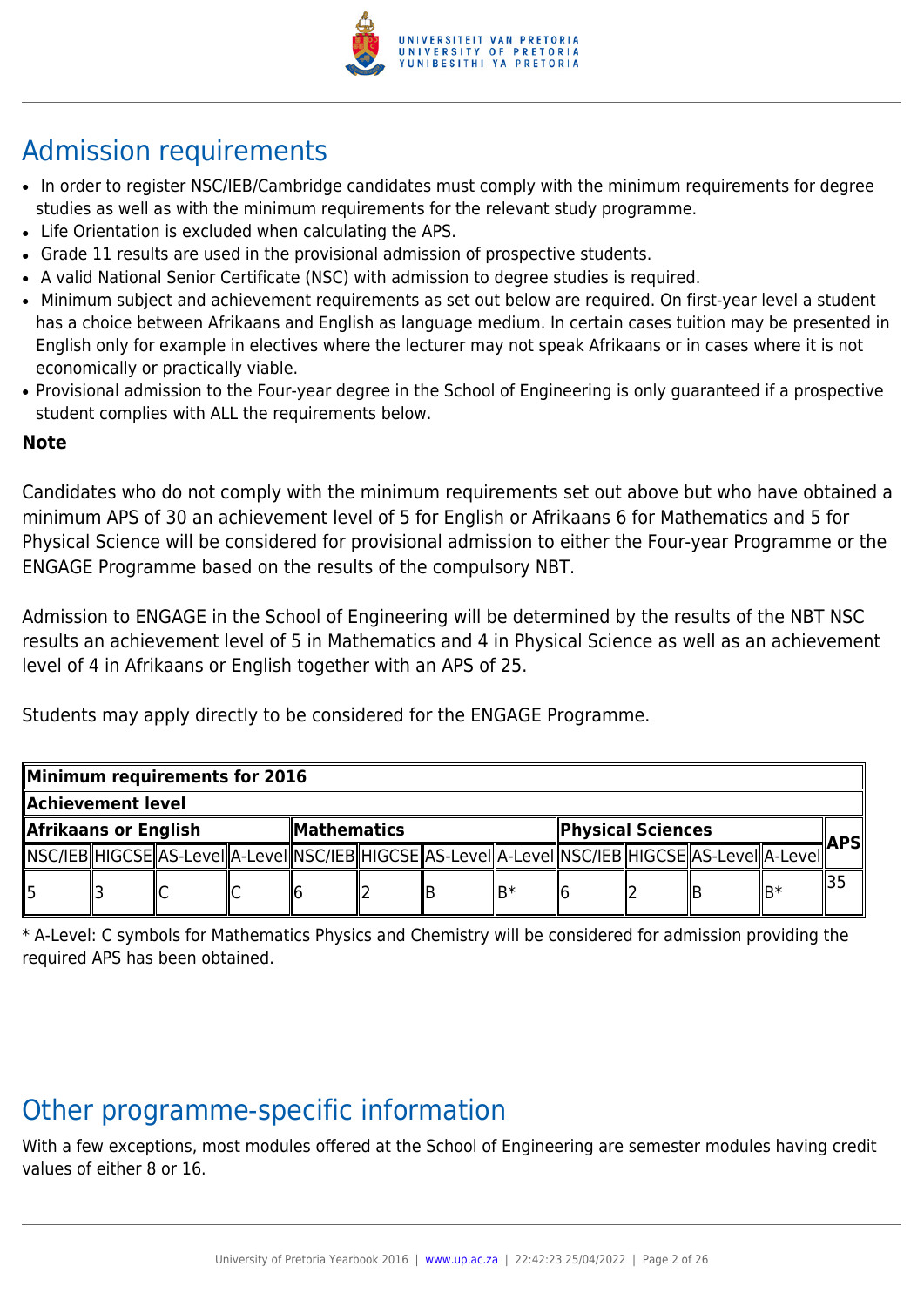

A student may be permitted by the Dean, on recommendation of the relevant head of the department, to register for an equivalent module in an alternate semester, although the module is normally offered to the student's group in another semester, and providing that no timetable clashes occur.

## **Please note**:

- 1. Students who did not pass SWK 122 Mechanics 122 in their first year of study can take the module in the first semester of the following year.
- 2. All students are required to successfully complete JCP 2013, Community-based project 203 as part of the requirements for the BEng degree. A student may register for the module during any of the years of study of the programme, but preferably not during the first or the final year of study.
- 3. Students registered for Chemical Engineering who have passed CBI 311, receive credit for CBI 410.
- 4. Mechanical Engineering: For the Aeronautical Option, the themes of both the Design and the Project must be aeronautical-related.
- 5. Offering of electives depends on the availability of resources and industry support.

## Promotion to next study year

## **Promotion to the second semester of the first year and to the second year of study (Eng. 14)**

- a. A new first-year student who has failed in all the prescribed modules of the programme at the end of the first semester, is excluded from studies in the School of Engineering. A student who is registered for the Engineering Augmented Degree Programme and has passed only 8 credits will also be excluded.
- b. A student who complies with all the requirements of the first year of study, is promoted to the second year of study.
- c. A student who has not passed at least 70% of the credits of the first year of study after the November examinations, must reapply for admission should he/she intend to proceed with his/her studies. Application on the prescribed form must be submitted to the Student Administration of the School of Engineering not later than 11 January. Late applications will be accepted only in exceptional circumstances after approval by the Dean. Should first-year students be readmitted, conditions of readmission will be determined by the Admissions Committee.
- d. Students who have not passed all the prescribed modules at first year level (level 100), as well as students who are readmitted in terms of Faculty Regulations must register for the outstanding first-year level (level-100) modules.
- e. A student who is repeating his or her first year, may, on recommendation of the relevant heads of department and with the approval of the Dean, be permitted to enroll for modules of the second-year of study in addition to the first-year modules which he or she failed, providing that he or she complies with the prerequisites for the second-year modules and no timetable clashes occur. Students on the ENGAGE programme may, following the same procedure, be permitted to enrol for level-200 modules in addition to the level-100 modules which he/she failed providing that he/she complies with the prerequisites for the modules at 200-level and no timetable clashes occur. On recommendation of the relevant head of department and with special permission from the Dean, permission may be granted to exceed the prescribed number of credits. The total number of credits which may be approved may not exceed the normal number of credits per semester by more than 16 credits.
- f. Students in Computer, Electrical and Electronic Engineering, who fail a first-year module for the second time, forfeit the privilege of registering for any modules of an advanced year of study.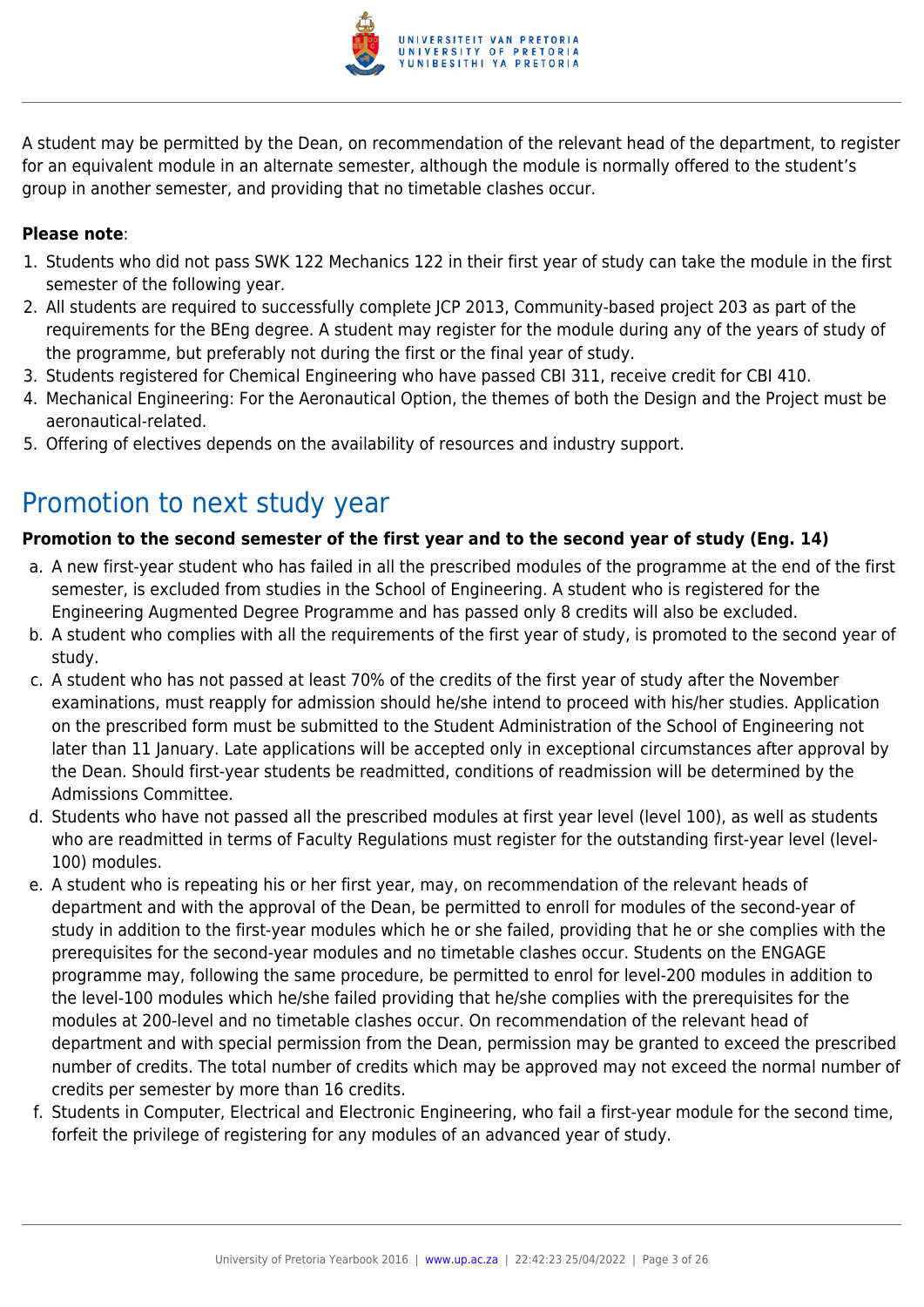

#### **Please note:**

- i. From the second year of study each student should be in possession of an approved calculator. It is assumed that each student will have easy access to a personal computer.
- ii. Students who intend transferring to Mining Engineering, must familiarise themselves with the stipulations set out in the syllabi of PWP 121 Workshop practice 121.

## **Promotion to the third year of study of the Four-year Programme, as well as to the third and the fourth years of study of the ENGAGE Programme. In case of the fourth year of study of the ENGAGE Programme, the words "first", "second" and "third" must be substituted with the words "second", "third" and "fourth" respectively. (Eng. 15)**

- a. A student who complies with all the requirements of the second year of study, is promoted to the third year of study.
- b. A student must pass all the prescribed modules at first year level (level 100) before he or she is admitted to any module at third year level (level 300).
- c. A student who is repeating his or her second year must register for all the second-year modules still outstanding. Such a student may, on recommendation of the relevant head of department and with the approval of the Dean, be permitted to enroll for modules of the third year of study in addition to the secondyear modules which he or she failed, providing that he or she complies with the prerequisites for the thirdyear modules and no timetable clashes occur. On recommendation of the relevant head of department, and with special permission from the Dean, permission may be granted to exceed the prescribed number of credits. The total number of credits which may be approved may not exceed the normal number of credits per semester by more than 16 credits.
- d. Students in Computer, Electrical and Electronic Engineering who fail a second-year module for the second time forfeit the privilege of registering for any modules of the third year of study.
- e. Students who intend transferring to Mining Engineering must familiarise themselves with the stipulations set out in the syllabi of PWP 120 Workshop practice 120, as well as PPY 317 Practical training 317.

## **Promotion to the fourth year of study of the Four-year Programme, as well as to the fifth year of study of the ENGAGE Programme. In case of the fifth year of study of the ENGAGE Programme, the words "second", "third" and "fourth" must be substituted with the words "third", "fourth" and "fifth" respectively. (Eng. 16)**

- a. A student who complies with all the requirements of the third year of study is promoted to the fourth year of study. A student who does not comply with all the requirements but who is able to register for all outstanding modules in order to complete the degree programme, may at registration be promoted to the fourth year of study.
- b. A student must pass all the prescribed modules of the second year of study, before he or she is admitted to any module of the fourth year of study.
- c. A student who has not passed all the prescribed modules of the third year of study, must register for the outstanding modules. A student may be admitted by the Dean, on the recommendation of the head of department concerned, to modules of the fourth year of study, in addition to the outstanding third-year modules, provided that he or she complies with the prerequisites of the fourth-year modules and no timetable clashes occur. The total number of credits per semester for which a student registers may not exceed the normal number of credits per semester by more than 16 credits. In exceptional cases, the Dean may, on recommendation of the relevant head of department, permit a student to exceed the above limit.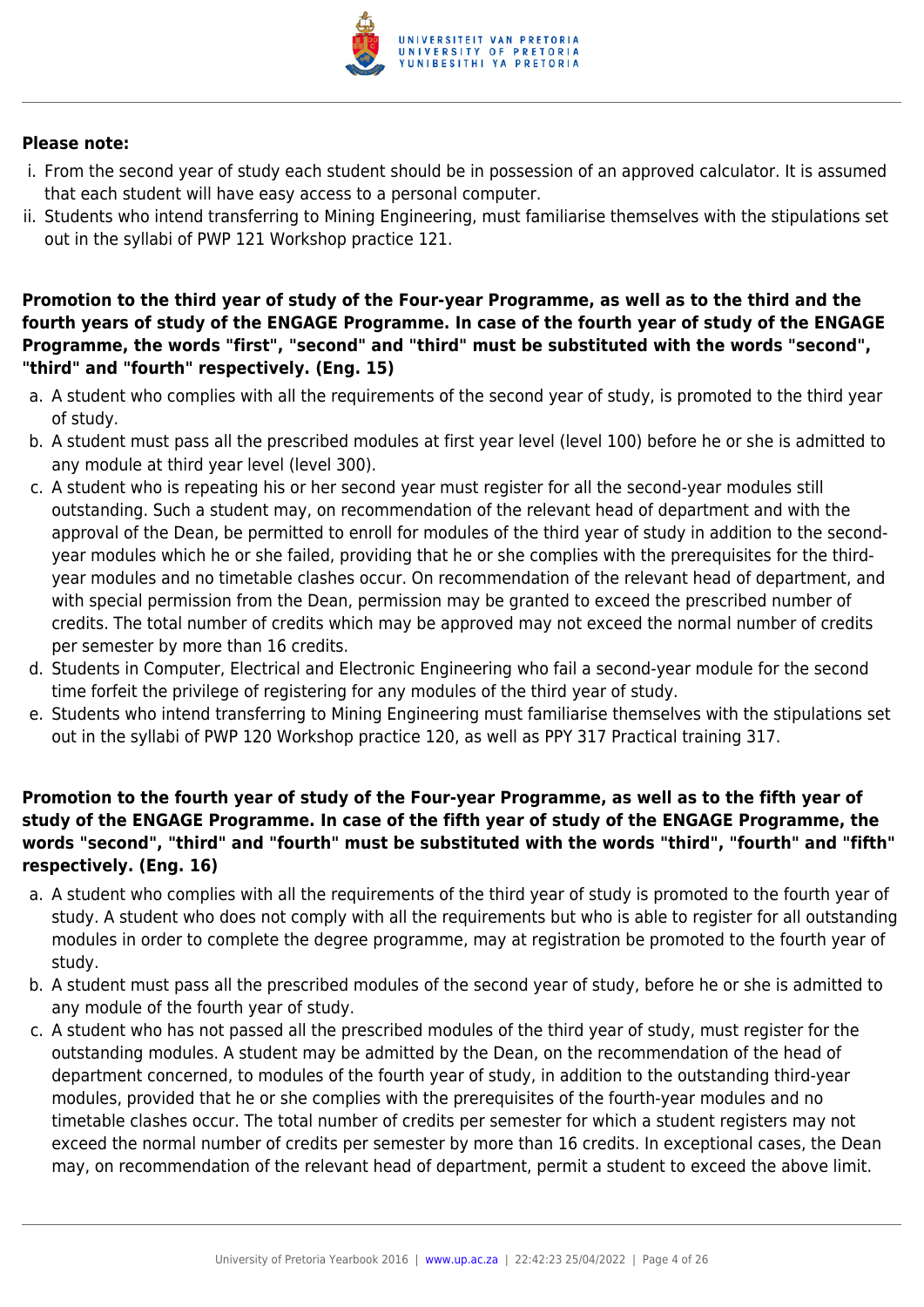

d. Students in Computer, Electrical and Electronic Engineering who fail a third-year module for the second time, forfeit the privilege of registering for any modules of the fourth year of study.

## Pass with distinction

- a. A student graduates with distinction if:
- i. no module of the third or fourth year of study of the four year programme or of the fourth or fifth year of the ENGAGE programme was repeated and a weighted average of at least 75% was obtained in one year in all the modules of the final year of study; and
- ii. the degree programme was completed within the prescribed four years for the four year programme and within the prescribed five years of the ENGAGE programme.
- b. Exceptional cases to the above will be considered by the Dean.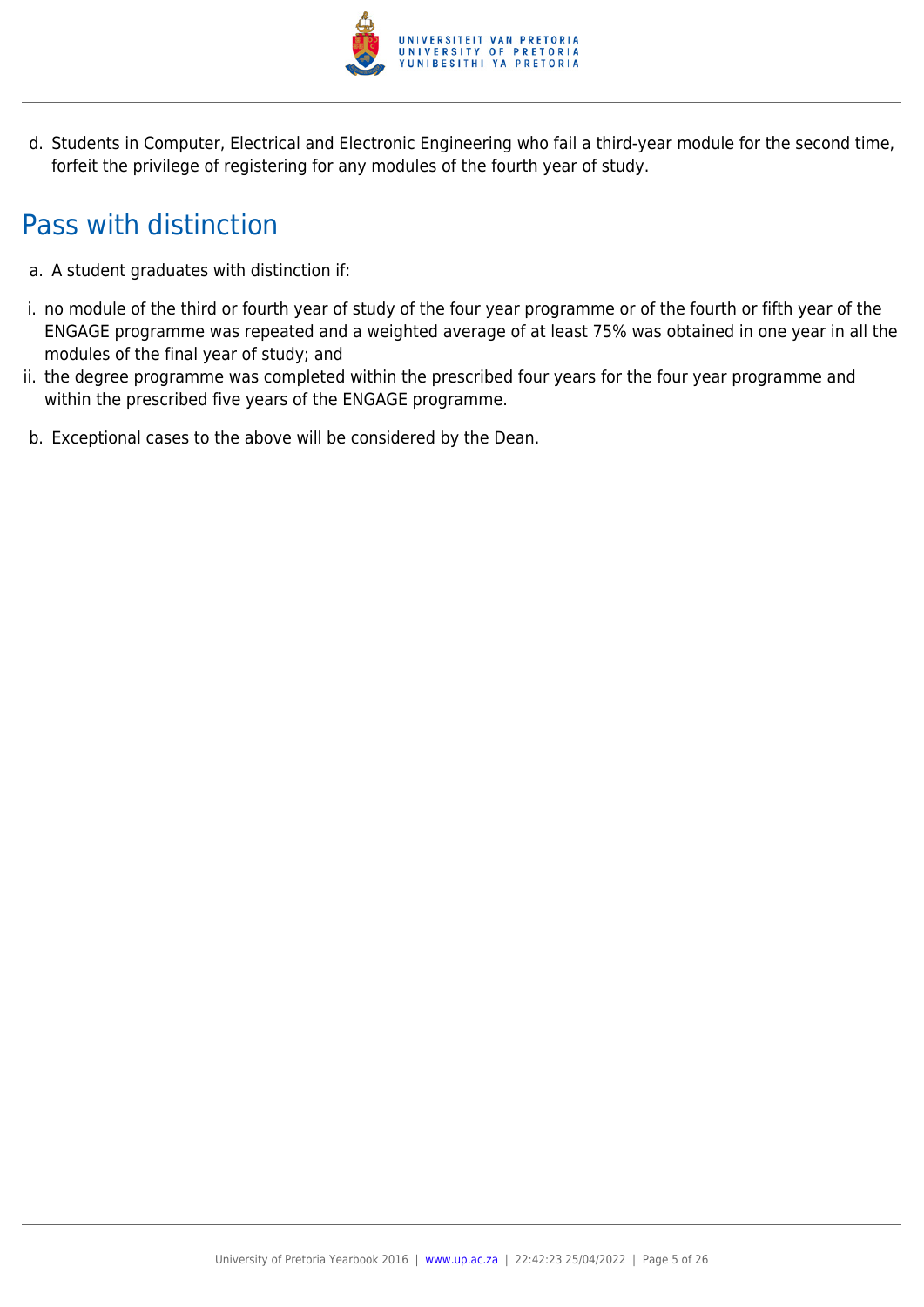

## Curriculum: Year 1

**Minimum credits: 160**

## **Fundamental modules**

## **Academic orientation 112 (UPO 112)**

| <b>Module credits</b>         | 0.00                      |
|-------------------------------|---------------------------|
| <b>Language of tuition</b>    | Double Medium             |
| <b>Academic organisation</b>  | <b>EBIT Dean's Office</b> |
| <b>Period of presentation</b> | Year                      |

## **Core modules**

## **General chemistry 171 (CHM 171)**

| <b>Module credits</b>         | 16.00                                                                                                  |
|-------------------------------|--------------------------------------------------------------------------------------------------------|
| <b>Service modules</b>        | Faculty of Engineering, Built Environment and Information Technology                                   |
| <b>Prerequisites</b>          | No prerequisites.                                                                                      |
| <b>Contact time</b>           | 1 web-based period per week, 1 practical per week, 1 discussion class per week,<br>4 lectures per week |
| <b>Language of tuition</b>    | Both Afr and Eng                                                                                       |
| <b>Academic organisation</b>  | Chemistry                                                                                              |
| <b>Period of presentation</b> | Semester 1                                                                                             |

#### **Module content**

General introduction to inorganic, analytical and physical chemistry. Nomenclature of inorganic ions and compounds, stoichiometric calculations concerning chemical reactions, redox reactions, solubilities and solutions, atomic structure, periodicity. Molecular structure and chemical bonding using the VSEPR model. Principles of reactivity, electrochemistry, energy and chemical reactions, entropy and free energy. Appropriate tutorial classes and practicals.

## **General chemistry 181 (CHM 181)**

| <b>Module credits</b>         | 16.00                                                                                                  |
|-------------------------------|--------------------------------------------------------------------------------------------------------|
| <b>Service modules</b>        | Faculty of Engineering, Built Environment and Information Technology                                   |
| <b>Prerequisites</b>          | No prerequisites.                                                                                      |
| <b>Contact time</b>           | 1 web-based period per week, 1 practical per week, 4 lectures per week, 1<br>discussion class per week |
| <b>Language of tuition</b>    | Both Afr and Eng                                                                                       |
| <b>Academic organisation</b>  | Chemistry                                                                                              |
| <b>Period of presentation</b> | Semester 2                                                                                             |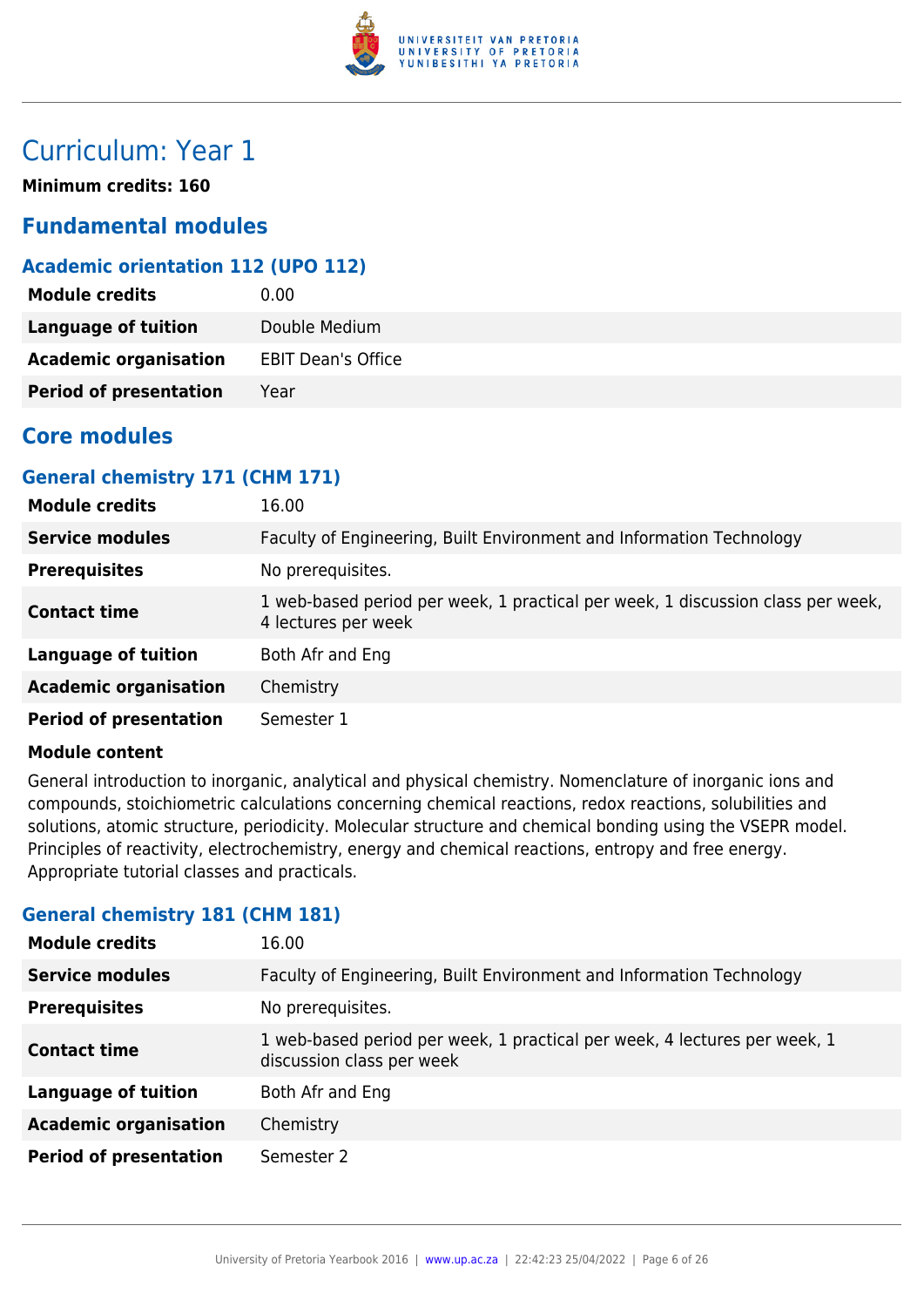

General physical-analytical chemistry: Physical behaviour of gases, liquids and solids, intermolecular forces, solutions, chemical equilibrium, acids and bases, buffers, precipitation. Organic chemistry: Structure (bonding) and functional groups, nomenclature, isomerism, introductory stereo-chemistry, introduction to chemical reactions and chemical properties of organic compounds. Appropriate tutorial classes and practicals.

## **Chemical engineering 113 (CIR 113)**

| <b>Module credits</b>         | 8.00                                      |
|-------------------------------|-------------------------------------------|
| <b>Prerequisites</b>          | No prerequisites.                         |
| <b>Contact time</b>           | 2 tutorials per week, 2 lectures per week |
| <b>Language of tuition</b>    | Both Afr and Eng                          |
| <b>Academic organisation</b>  | <b>Chemical Engineering</b>               |
| <b>Period of presentation</b> | Semester 1                                |

#### **Module content**

Dimensions, units and their conversion. The mol unit, density, concentration. Specific volume, bulk density, density of ideal mixtures. Temperatures and conversions. Pressure, absolute and gauge. Expression of concentration. Empirical formulae. Introduction to material balances: strategy for solving problems. Material balances without chemical reaction. Combinations of equipment.

## **Chemical engineering 123 (CIR 123)**

| <b>Module credits</b>         | 8.00                                      |
|-------------------------------|-------------------------------------------|
| <b>Prerequisites</b>          | CIR 113, CHM 171 GS                       |
| <b>Contact time</b>           | 2 tutorials per week, 2 lectures per week |
| Language of tuition           | Both Afr and Eng                          |
| <b>Academic organisation</b>  | <b>Chemical Engineering</b>               |
| <b>Period of presentation</b> | Semester 2                                |

#### **Module content**

Chemical reaction and stoichiometry, excess reactant, conversion, yield, selectivity. Material balances with recycle streams, bypass streams and purge streams. Gases, vapours and liquids: ideal gas law, SG and density of gases, Nm<sup>3</sup>. Material balances where gases are involved. Fuels and combustion: coal analysis, combustion calculations.

## **Electricity and electronics 122 (EBN 122)**

| <b>Module credits</b> | 16.00                                                          |
|-----------------------|----------------------------------------------------------------|
| <b>Prerequisites</b>  | No prerequisites.                                              |
| <b>Contact time</b>   | 3 lectures per week, 1 practical per week, 1 tutorial per week |
| Language of tuition   | Both Afr and Eng                                               |
|                       |                                                                |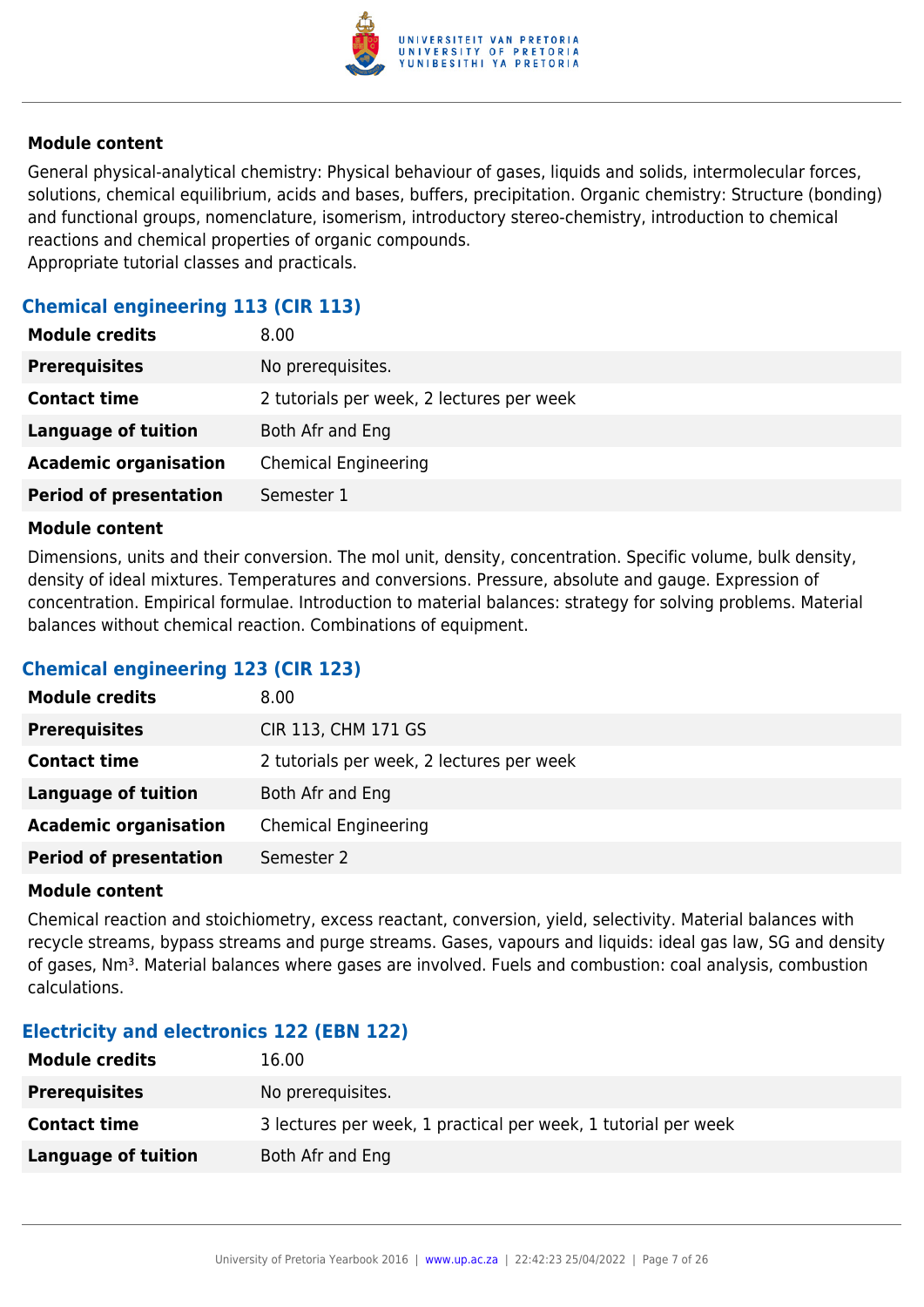

|  | <b>Academic organisation</b> |  |  | Electrical, Electronic and Com |  |
|--|------------------------------|--|--|--------------------------------|--|
|--|------------------------------|--|--|--------------------------------|--|

**Period of presentation** Semester 2

## **Module content**

Electrical quantities, units, definitions, conventions. Electrical symbols, ideal and practical current and voltage sources, controlled sources. Ohm's law in resistive circuits, Kirchoff's current and voltage laws, resistors in series and parallel circuits, voltage and current division, mesh current and node voltage methods. Circuit theorems: linearity, superposition, Thevenin and Norton equivalent circuits, sources transformation, power calculation, maximum power transfer. Energy storage elements: current, voltage, power and energy in inductors and capacitors, inductors and capacitors in series and parallel. Ideal operational amplifiers and applications: inverting and noninverting amplifiers, summing amplifiers, current sources, integrators.

## **Physics 116 (FSK 116)**

| <b>Module credits</b>         | 16.00                                                                  |
|-------------------------------|------------------------------------------------------------------------|
| <b>Service modules</b>        | Faculty of Engineering, Built Environment and Information Technology   |
| <b>Prerequisites</b>          | No prerequisites.                                                      |
| <b>Contact time</b>           | 1 discussion class per week, 4 lectures per week, 1 practical per week |
| <b>Language of tuition</b>    | Both Afr and Eng                                                       |
| <b>Academic organisation</b>  | Physics                                                                |
| <b>Period of presentation</b> | Semester 1                                                             |

## **Module content**

Introductory mathematics: Symbols, exponents, logarithms, angles in degrees, radial measure, goniometry, differentiation, and integration. Motion along a straight line: position and displacement, acceleration. Vectors: adding vectors, components, multiplying vectors. Motion in two and three dimensions: projectile motion, circular motion. Force and motion: Newton's Law, force, friction. Kinetic energy and work: work, power. Potential energy: Centre of mass, linear momentum. Collisions: impulse and linear momentum, elastic collisions, inelastic collisions. Rotation: kinetic energy of rotation, torque. Oscillations and waves: Simple harmonic motion, types of waves, wavelength and frequency, interference of waves, standing waves, the Doppler effect. Temperature, heat and the first law of thermodynamics.

## **Graphical communication 110 (MGC 110)**

| <b>Module credits</b>         | 16.00                                     |
|-------------------------------|-------------------------------------------|
| <b>Service modules</b>        | <b>Faculty of Education</b>               |
| <b>Prerequisites</b>          | No prerequisites.                         |
| <b>Contact time</b>           | 3 tutorials per week, 3 lectures per week |
| <b>Language of tuition</b>    | Both Afr and Eng                          |
| <b>Academic organisation</b>  | Mechanical and Aeronautical En            |
| <b>Period of presentation</b> | Semester 1                                |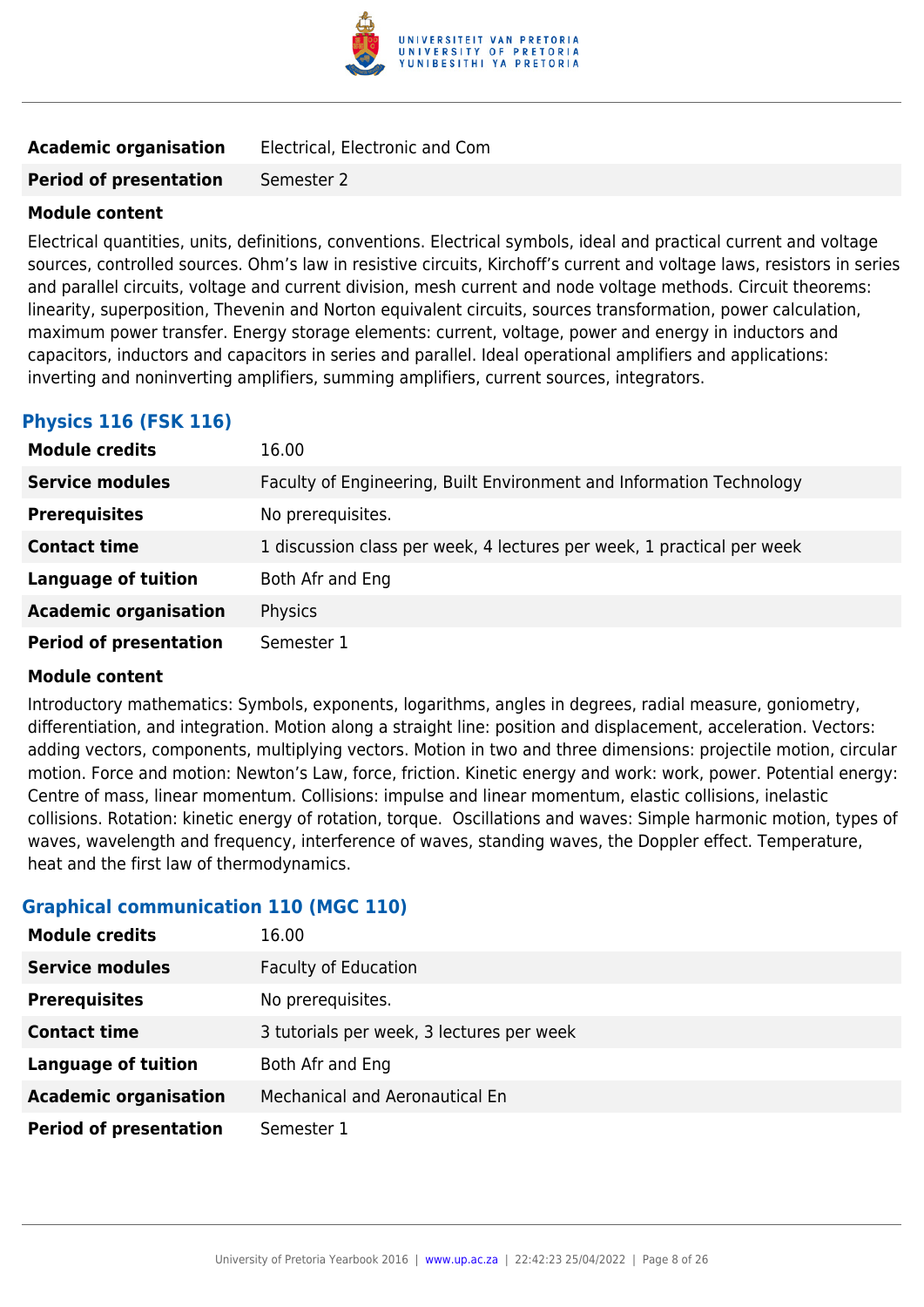

Freehand sketching covering the following: perspective, isometric and orthographic drawings. Drawing conventions, graphical techniques and assembly drawings. Evaluation of drawings and error detection. True lengths of lines, projections and intersections. Practical applications of these techniques. Introduction to computer-aided drawings, including dimensioning, crosshatching and detailing. Introduction to basic manufacturing processes including primary (casting, forging and extrusion) and secondary (drilling, turning, milling, grinding, broaching and sawing) manufacturing procedures.

## **Mechanics 122 (SWK 122)**

| <b>Module credits</b>         | 16.00                                        |
|-------------------------------|----------------------------------------------|
| <b>Service modules</b>        | Faculty of Natural and Agricultural Sciences |
| <b>Prerequisites</b>          | <b>WTW 158</b>                               |
| <b>Contact time</b>           | 2 tutorials per week, 4 lectures per week    |
| <b>Language of tuition</b>    | Both Afr and Eng                             |
| <b>Academic organisation</b>  | Civil Eng                                    |
| <b>Period of presentation</b> | Semester 1 or Semester 2                     |

#### **Module content**

Equivalent force systems, resultants. Newton's laws, units. Forces acting on particles. Rigid bodies: principle of transmissibility, resultant of parallel forces. Vector moments and scalar moments. Relationship between scalarand vector moments. Couples. Equivalent force systems on rigid bodies. Resultants of forces on rigid bodies. Equilibrium in two and three dimensions. Hooke's law. Trusses and frameworks. Centroids and second moments of area. Beams: distributed forces, shear force, bending moment, method of sections, relationship between load, shear force and bending moment.

## **Calculus 158 (WTW 158)**

| <b>Module credits</b>         | 16.00                                                                                                              |  |  |
|-------------------------------|--------------------------------------------------------------------------------------------------------------------|--|--|
| <b>Service modules</b>        | Faculty of Engineering, Built Environment and Information Technology                                               |  |  |
| <b>Prerequisites</b>          | Refer to Regulation 1.2: A candidate must have passed Mathematics with at least<br>60% in the Grade 12 examination |  |  |
| <b>Contact time</b>           | 4 lectures per week, 1 tutorial per week                                                                           |  |  |
| <b>Language of tuition</b>    | Both Afr and Eng                                                                                                   |  |  |
| <b>Academic organisation</b>  | Mathematics and Applied Maths                                                                                      |  |  |
| <b>Period of presentation</b> | Semester 1                                                                                                         |  |  |

## **Module content**

\*This module is designed for first-year engineering students. Students will not be credited for more than one of the following modules for their degree: WTW 158, WTW 114, WTW 134, WTW 165.

Introduction to vector algebra. Functions, limits and continuity. Differential calculus of single variable functions, rate of change, graph sketching, applications. The mean value theorem, the rule of L'Hospital. Indefinite integrals, integration.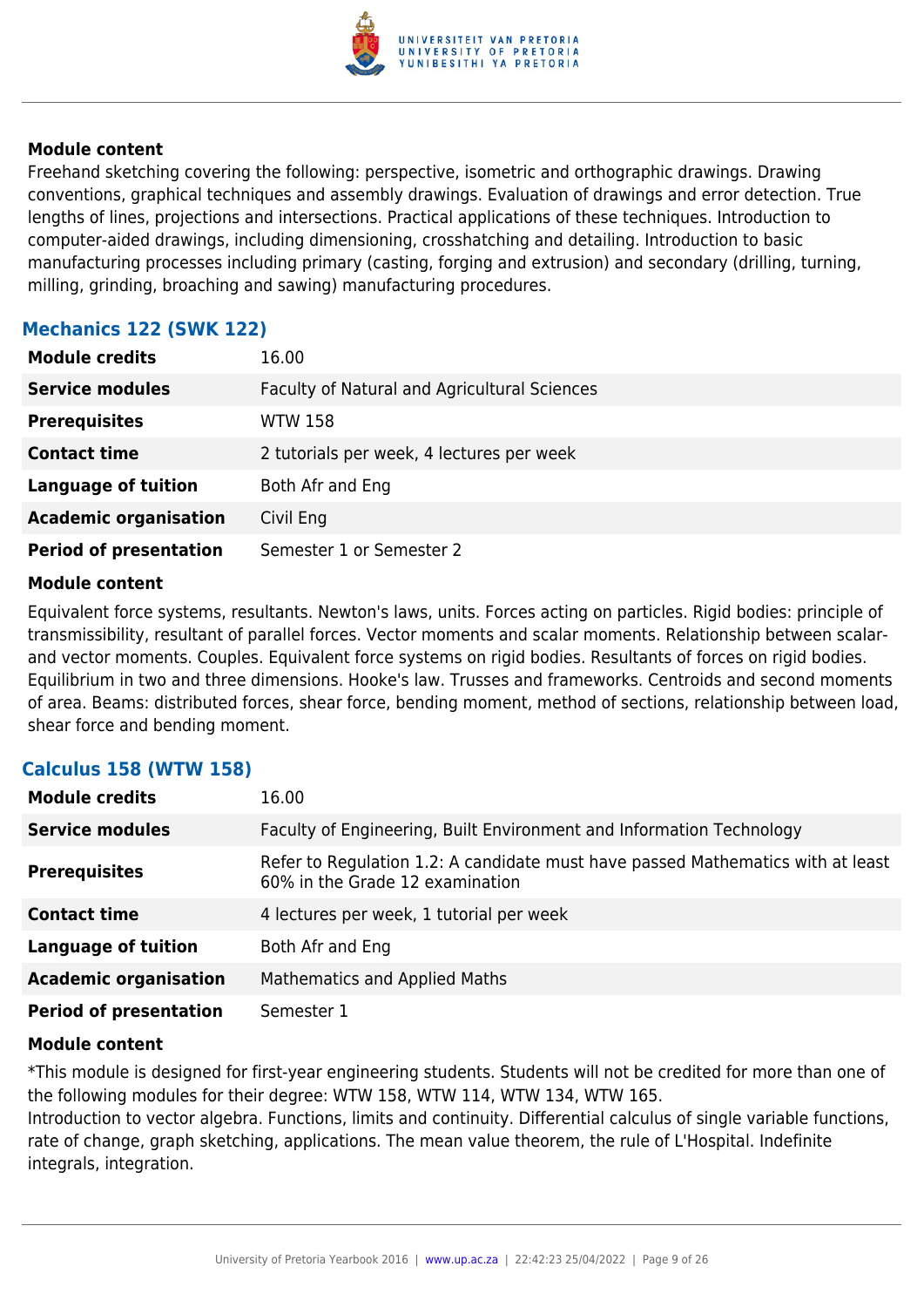

## **Workshop practice 121 (WWP 121)**

| <b>Module credits</b>         | 6.00                             |  |
|-------------------------------|----------------------------------|--|
| <b>Prerequisites</b>          | No prerequisites.                |  |
| <b>Contact time</b>           | 1 other contact session per week |  |
| <b>Language of tuition</b>    | Both Afr and Eng                 |  |
| <b>Academic organisation</b>  | Mechanical and Aeronautical En   |  |
| <b>Period of presentation</b> | Semester 2                       |  |
| .                             |                                  |  |

#### **Module content**

\*Attendance module only

The module is offered at the end of the first year of study and lasts at least eight days, during which training is given in the following workshops: electronic projects, panel wiring, electrical motors and switch gear, general machines, welding, turning and sheet metal work. Each student's progress is assessed after each workshop.

## **Humanities and social sciences 110 (HAS 110)**

| <b>Module credits</b>         | 8.00                                                                 |  |  |
|-------------------------------|----------------------------------------------------------------------|--|--|
| <b>Service modules</b>        | Faculty of Engineering, Built Environment and Information Technology |  |  |
| <b>Prerequisites</b>          | No prerequisites.                                                    |  |  |
| <b>Contact time</b>           | 2 lectures per week                                                  |  |  |
| <b>Language of tuition</b>    | Both Afr and Eng                                                     |  |  |
| <b>Academic organisation</b>  | Anthropology and Archaeology                                         |  |  |
| <b>Period of presentation</b> | Semester 1                                                           |  |  |

## **Module content**

Social sciences: Perspectives on contemporary society

An introduction to long-standing questions about the nature of human societies and contemporary challenges. Topics to be discussed include globalisation and increasing connectedness; rising unemployment, inequality and poverty; rapid urbanisation and the modern city form; transformations in the nature of work; environmental degradation and tensions between sustainability and growth; shifts in global power relations; the future of the nation-state and supra-national governance structures; and possibilities for extending human rights and democracy. Critical questions are posed about modern selfhood, sociality, culture and identity against the background of new communications technologies, ever more multicultural societies, enduring gender, class and race inequities, and the emergence of new and the resurgence of older forms of social and political identity. These issues are approached from the vantage of our location in southern Africa and the continent, drawing on social science perspectives.

## **Humanities and social sciences 120 (HAS 120)**

| <b>Module credits</b>  | 8.00                                                                 |  |  |
|------------------------|----------------------------------------------------------------------|--|--|
| <b>Service modules</b> | Faculty of Engineering, Built Environment and Information Technology |  |  |
| <b>Prerequisites</b>   | No prerequisites.                                                    |  |  |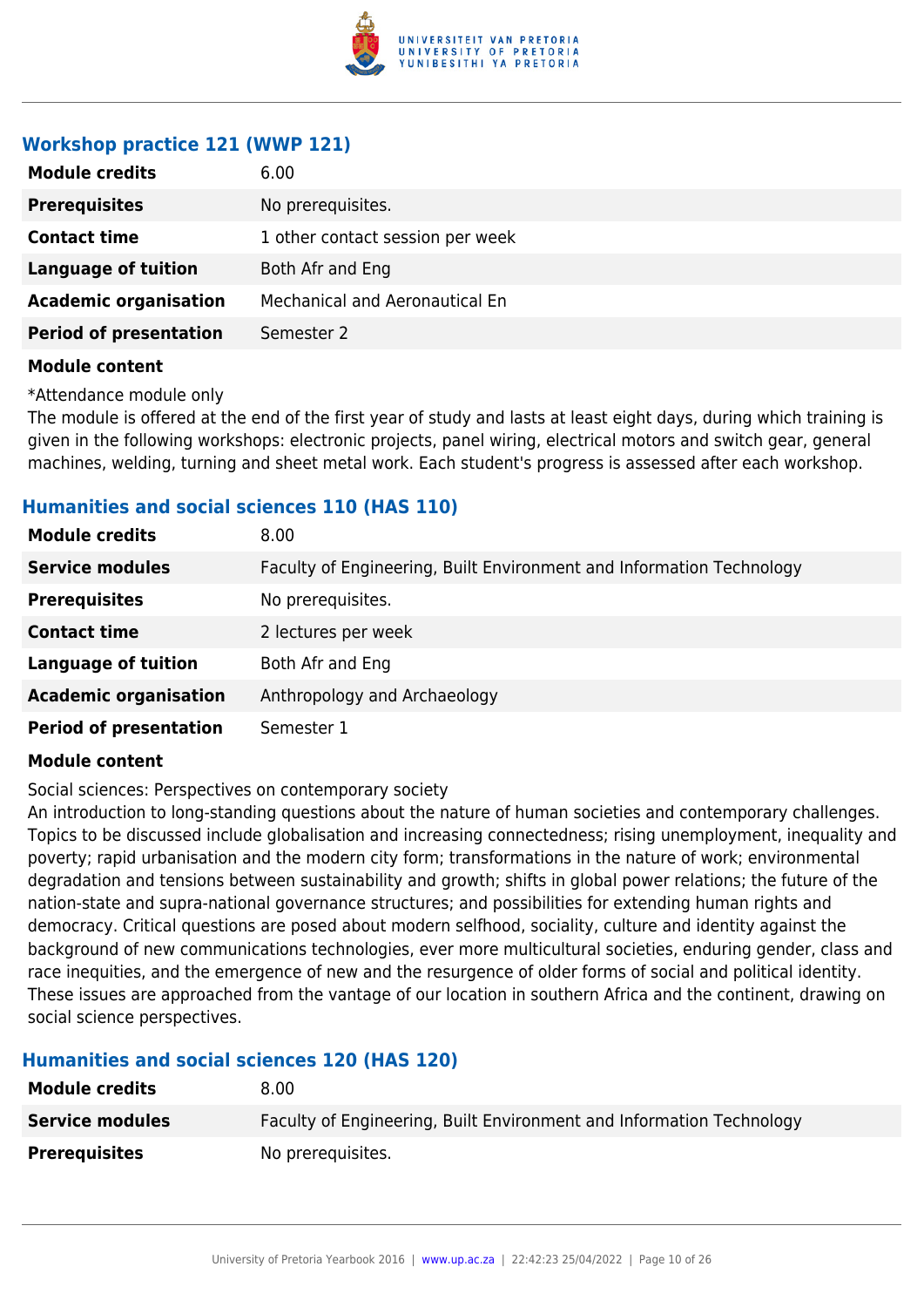

| <b>Contact time</b>           | 2 lectures per week |
|-------------------------------|---------------------|
| Language of tuition           | Both Afr and Eng    |
| <b>Academic organisation</b>  | Afrikaans           |
| <b>Period of presentation</b> | Semester 2          |

Humanities: Text, culture and communication

Successful communication of ideas, values and traditions depends on understanding both the literal and implied meanings of texts. In this module students are introduced to a variety of texts, including original literary and visual texts, with a view to developing an understanding of how textual meanings have been constructed and negotiated over time. Students are encouraged to understand themselves as products of – and participants in – these traditions, ideas and values. Appropriate examples will be drawn from, among others, the Enlightenment, Modernism, Existentialism, Postmodernism and Post-colonialism.

## **Mathematics 164 (WTW 164)**

| <b>Module credits</b>         | 16.00                                    |  |  |
|-------------------------------|------------------------------------------|--|--|
| <b>Prerequisites</b>          | WTW 114 GS or WTW 158 GS                 |  |  |
| <b>Contact time</b>           | 4 lectures per week, 1 tutorial per week |  |  |
| <b>Language of tuition</b>    | Both Afr and Eng                         |  |  |
| <b>Academic organisation</b>  | <b>Mathematics and Applied Maths</b>     |  |  |
| <b>Period of presentation</b> | Semester 2                               |  |  |

#### **Module content**

\*This module is designed for first-year engineering students. Students will not be credited for more than one of the following modules for their degree: WTW 146, WTW 148 and WTW 124,

Vector algebra with applications to lines and planes in space, matrix algebra, systems of linear equations, determinants, complex numbers, factorisation of polynomials and conic sections. Integration techniques, improper integrals. The definite integral, fundamental theorem of Calculus. Applications of integration. Elementary power series and Taylor's theorem. Vector functions, space curves and arc lengths. Quadratic surfaces and multivariable functions.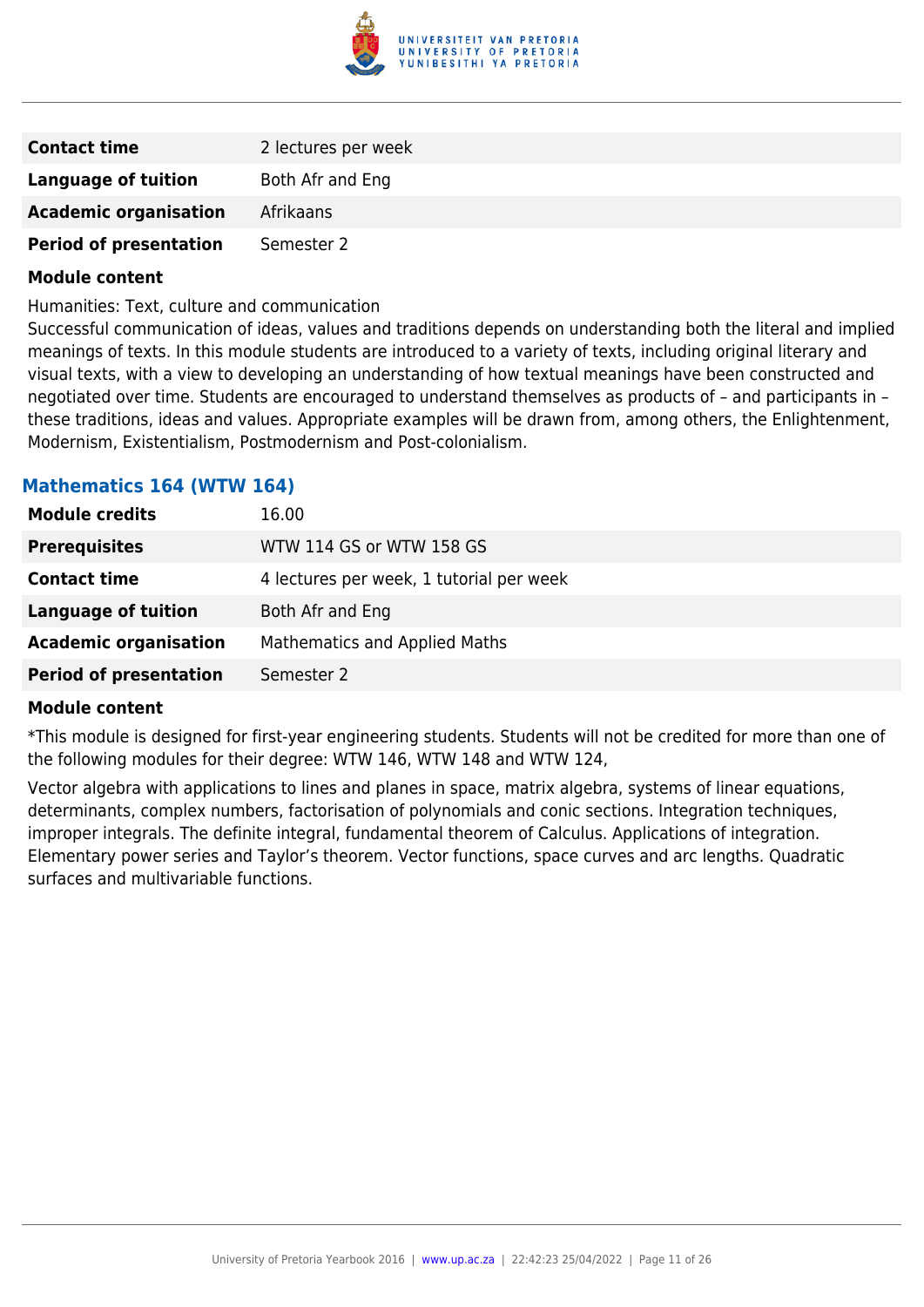

## Curriculum: Year 2

**Minimum credits: 162**

## **Core modules**

## **Engineering statistics 220 (BES 220)**

| <b>Module credits</b>         | 8.00                                     |  |  |
|-------------------------------|------------------------------------------|--|--|
| <b>Prerequisites</b>          | No prerequisites.                        |  |  |
| <b>Contact time</b>           | 1 tutorial per week, 2 lectures per week |  |  |
| Language of tuition           | Both Afr and Eng                         |  |  |
| <b>Academic organisation</b>  | Industrial and Systems Eng               |  |  |
| <b>Period of presentation</b> | Semester 2                               |  |  |

## **Module content**

Engineering systems are often subjected to variation, uncertainty and incomplete information. Mathematical statistics provides the basis for effectively handling and quantifying the effect of these factors. This module provides an introduction to the concepts of mathematical statistics and will include the following syllabus themes: data analysis, probability theory, stochastic modelling, statistical inference and regression analysis.

## **Chemistry 215 (CHM 215)**

| <b>Module credits</b>         | 12.00                                                                |  |  |
|-------------------------------|----------------------------------------------------------------------|--|--|
| <b>Service modules</b>        | Faculty of Engineering, Built Environment and Information Technology |  |  |
| <b>Prerequisites</b>          | CHM 171 or CHM 172 and CHM 181                                       |  |  |
| <b>Contact time</b>           | 3 lectures per week, 1 practical per week                            |  |  |
| <b>Language of tuition</b>    | Double Medium                                                        |  |  |
| <b>Academic organisation</b>  | Chemistry                                                            |  |  |
| <b>Period of presentation</b> | Semester 1                                                           |  |  |

#### **Module content**

Organic chemistry. Chemical properties of organic (including aromatic) compounds. Functional group transformation and synthesis.

## **Chemistry 226 (CHM 226)**

| 8.00                                                                 |  |  |
|----------------------------------------------------------------------|--|--|
| Faculty of Engineering, Built Environment and Information Technology |  |  |
| CHM 171 or CHM 172 and CHM 181                                       |  |  |
| 6 ppw, 2 lectures per week                                           |  |  |
| Double Medium                                                        |  |  |
| Chemistry                                                            |  |  |
|                                                                      |  |  |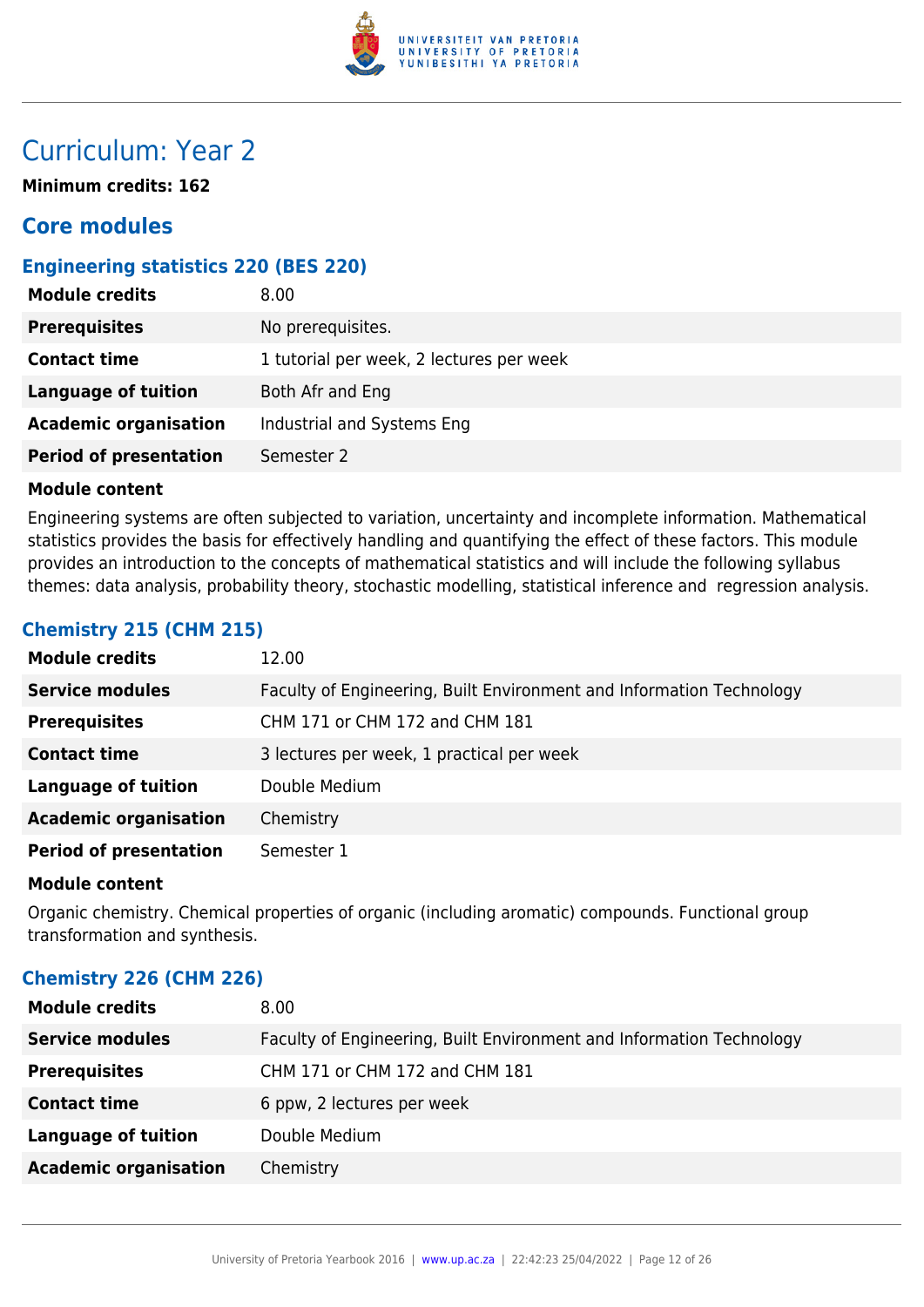

## **Period of presentation** Semester 2

## **Module content**

Theory: Introduction to instrumental chemical analysis. Integration of electronic, chemical, optical and computer principles for the construction of analytical instrumentation. Detail discussion of principles and some instrumental methods from three disciplines within analytical chemistry, namely electrochemistry, spectroscopy and chromatography. This includes potentiometry, (AA) atomic absorption-, (ICP) atomic emission-, ultraviolet (UV)-, and infrared (IR) spectroscopy, potentiometric and photometric titrations, gas chromatography, liquid chromatography as well as combinations of these techniques. Practical: IR spectroscopy, UV spectroscopy, AA spectroscopy, potentiometric titration, gas chromatography.

## **Chemical engineering 211 (CIR 211)**

| <b>Module credits</b>         | 12.00                                     |  |  |
|-------------------------------|-------------------------------------------|--|--|
| <b>Prerequisites</b>          | <b>CIR 123</b>                            |  |  |
| <b>Contact time</b>           | 3 lectures per week, 3 tutorials per week |  |  |
| <b>Language of tuition</b>    | Both Afr and Eng                          |  |  |
| <b>Academic organisation</b>  | <b>Chemical Engineering</b>               |  |  |
| <b>Period of presentation</b> | Semester 1                                |  |  |

## **Module content**

Vapour pressure, phase changes, equilibrium. Vapour/gas equilibrium; Henry's law. Enthalpy and enthalpy balances. Heat of reaction. Data and data sources, steam tables. Enthalpy and combustion; flame temperature. Heats of solution and mixing. Miscible and immiscible liquid mixtures; dew point, bubble point. Simultaneous mass and enthalpy balances. PVT properties of real gases, PVT-diagrams of pure compounds. Vapour liquid equilibrium for ideal mixtures (Raoult's law).

## **Thermodynamics 223 (CTD 223)**

| <b>Module credits</b>         | 16.00                                     |  |  |
|-------------------------------|-------------------------------------------|--|--|
| <b>Prerequisites</b>          | CIR 211, MPR 212/213, (WTW 258)           |  |  |
| <b>Contact time</b>           | 3 tutorials per week, 4 lectures per week |  |  |
| <b>Language of tuition</b>    | Both Afr and Eng                          |  |  |
| <b>Academic organisation</b>  | <b>Chemical Engineering</b>               |  |  |
| <b>Period of presentation</b> | Semester 2                                |  |  |

#### **Module content**

Simple applications of the first and second laws of thermodynamics. The concepts of work, heat, enthalpy and entropy. The calculation of internal energy, enthalpy and entropy using the equations of state. Simple heat engine cycles. Refrigeration and gas liquefaction. Process efficiency by means of energy. Introduction to nonideality in VLE and mixing behaviour.

## **Electrical engineering 221 (EIR 221)**

| <b>Module credits</b> | 16.00 |
|-----------------------|-------|
|                       |       |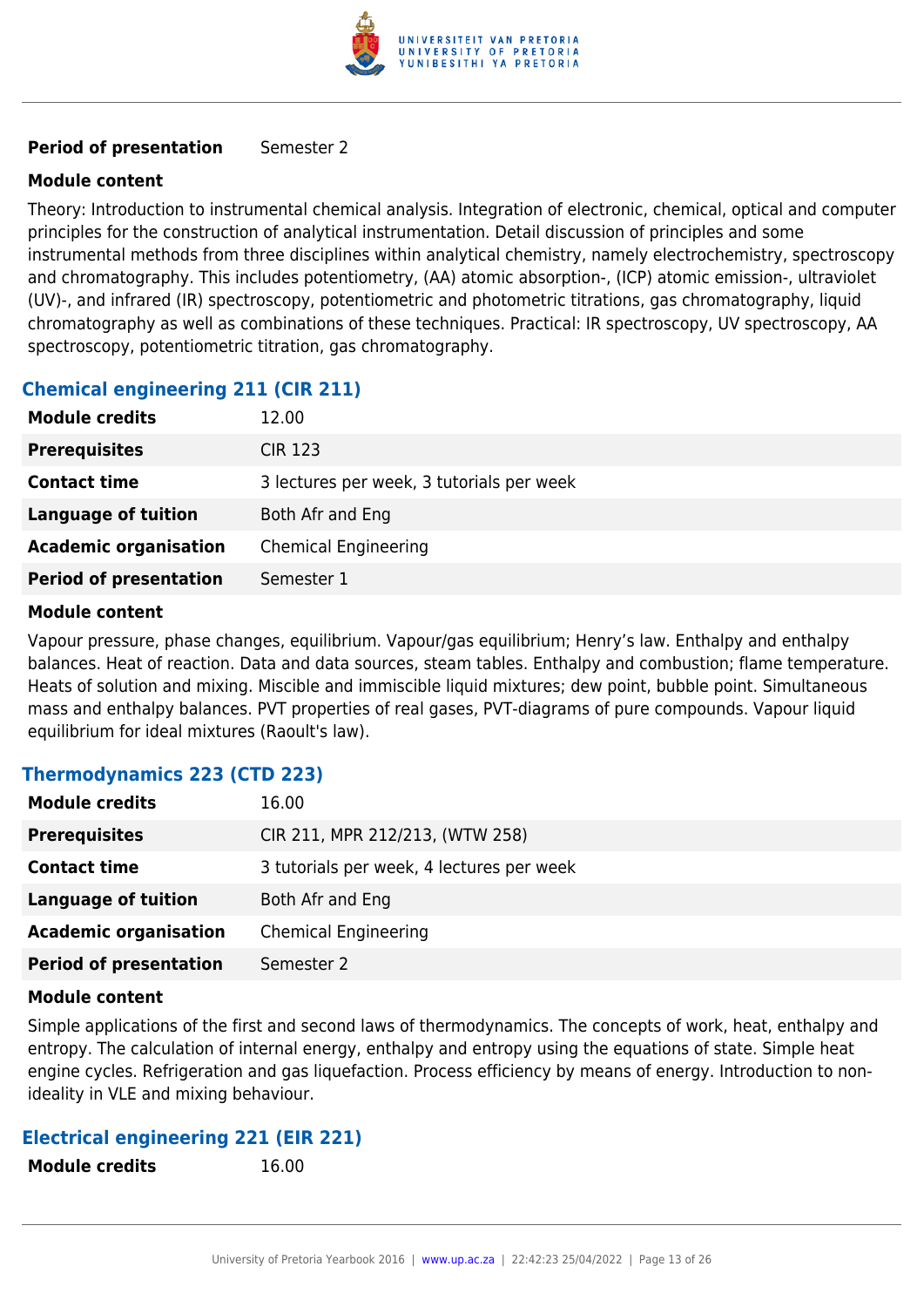

| <b>Prerequisites</b>          | EBN 111 or EBN 122 and WTW 161                                 |
|-------------------------------|----------------------------------------------------------------|
| <b>Contact time</b>           | 1 tutorial per week, 1 practical per week, 3 lectures per week |
| Language of tuition           | Both Afr and Eng                                               |
| <b>Academic organisation</b>  | Electrical, Electronic and Com                                 |
| <b>Period of presentation</b> | Semester 2                                                     |

Transient response phenomena in RC, RL and RLC circuits: Natural response and step response. Alternating current (AC) circuits: Phasors, impedances, and power in AC circuits. The application of Ohm's law, Kirchoff's circuit theorems, matrix methods, and Thevenin and Norton equivalents to sinusoidal steady-state analysis. Three-phase circuits: Balanced three-phase circuits, star/delta configurations, and three-phase power transfer calculations. Magnetically coupled circuits: Mutual inductance, coupling factor, transformers, ideal transformers and autotransformers. Application of circuit theory to induction motors: basic principles of induction motors, equivalent circuit and analysis thereof, calculation of power and torque through application of Thevenin's theorem. Synoptic introduction to other types of motors.

## **Community-based project 203 (JCP 203)**

| <b>Module credits</b>         | 8.00               |
|-------------------------------|--------------------|
| <b>Prerequisites</b>          | No prerequisites.  |
| <b>Contact time</b>           | 1 lecture per week |
| <b>Language of tuition</b>    | Both Afr and Eng   |
| <b>Academic organisation</b>  | <b>Informatics</b> |
| <b>Period of presentation</b> | Year               |

#### **Module content**

This module is integrated into all undergraduate academic programmes offered by the Faculty. Main objectives: execution of a community project aimed at achieving a beneficial impact on a section of society; awareness of personal, social and cultural values and an understanding of social issues; and development of life skills. Assessment: project proposal, written progress reports, peer assessment, assessment by community, presentation, report presented in the form of a blog.

## **Strength of materials 210 (SWK 210)**

| <b>Module credits</b>         | 16.00                                        |
|-------------------------------|----------------------------------------------|
| <b>Service modules</b>        | Faculty of Natural and Agricultural Sciences |
| <b>Prerequisites</b>          | SWK 122, WTW 164/WTW 124                     |
| <b>Contact time</b>           | 4 lectures per week, 2 tutorials per week    |
| <b>Language of tuition</b>    | Both Afr and Eng                             |
| <b>Academic organisation</b>  | Civil Eng                                    |
| <b>Period of presentation</b> | Semester 1                                   |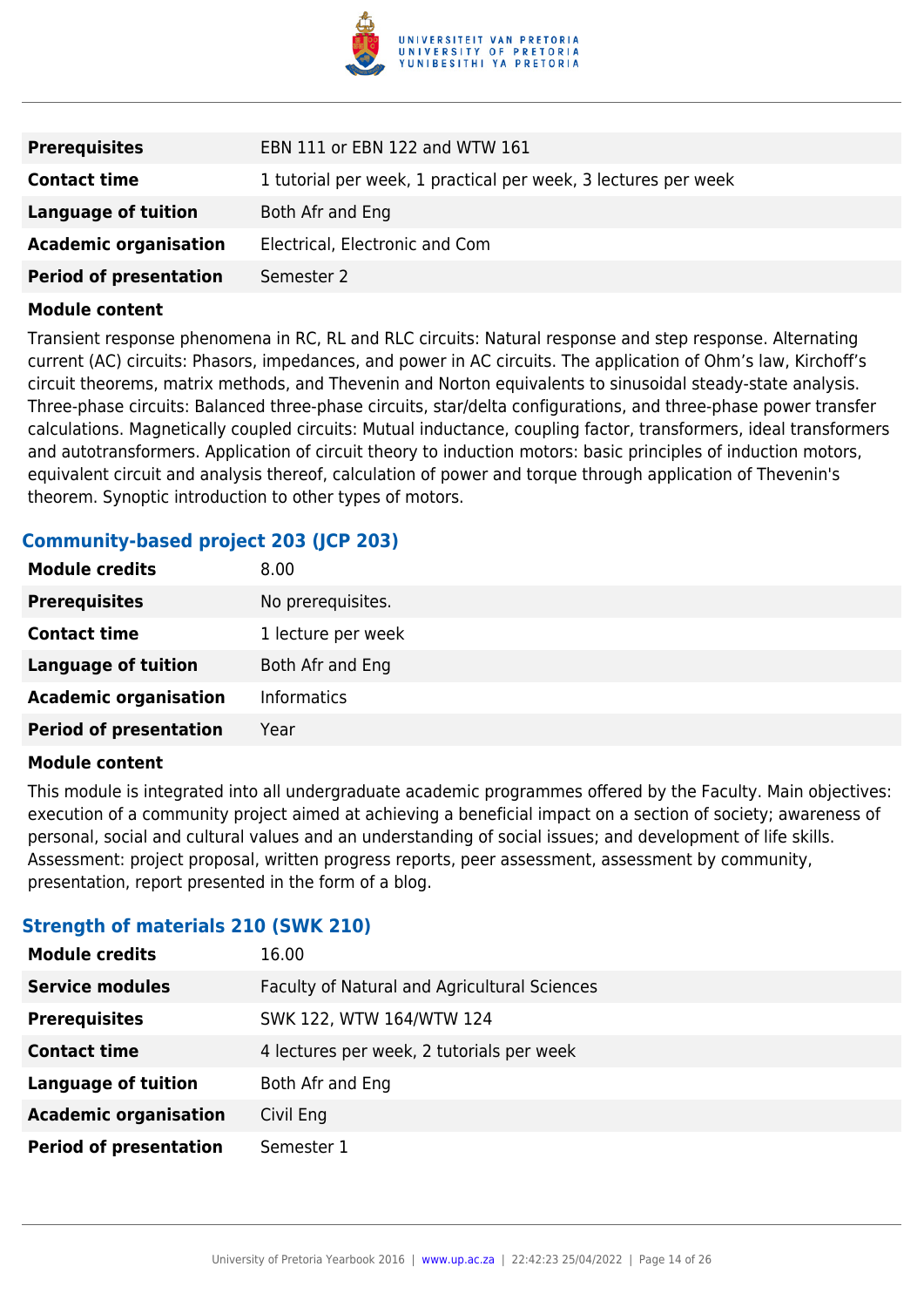

Stresses, strains and the mechanical properties of materials: Normal stress and shear stress, tension and compression, equilibrium in shear, factor of safety, design, shear strain, stress/strain diagram, Hooke's Law, Poisson's Ratio and the shear stress/strain diagram. Axial loads: Elastic deformation, displacements, statically determinate and indeterminate structures and thermal effects. Torsion: Torsion of circular bars and power transmission bending of straight members and composite beams. Transverse shear: Shear in straight members and shear flow. Combined loads: Thin walled pressure vessels and stresses as a result of combined loads. Stress transformation: Plane stress transformation, principle stresses, maximum values and stress variation in prismatic beams. Strain transformation: Plane strain transformation, principle strains, maximum values, strain gauges and rosettes and the relationship between E, G and ?. Design of beams from section characteristics. Deflection of beams: The elastic curve, integration method, Macaulay's method and superposition.

## **Mathematics 238 (WTW 238)**

| <b>Module credits</b>         | 16.00                                                                |
|-------------------------------|----------------------------------------------------------------------|
| <b>Service modules</b>        | Faculty of Engineering, Built Environment and Information Technology |
| <b>Prerequisites</b>          | WTW 256 and WTW 258 GS                                               |
| <b>Contact time</b>           | 4 lectures per week, 2 tutorials per week                            |
| <b>Language of tuition</b>    | Both Afr and Eng                                                     |
| <b>Academic organisation</b>  | Mathematics and Applied Maths                                        |
| <b>Period of presentation</b> | Semester 2                                                           |

#### **Module content**

Linear algebra, eigenvalues and eigenvectors with applications to first and second order systems of differential equations. Sequences and series, convergence tests. Power series with applications to ordinary differential equations with variable coefficients. Fourier series with applications to partial differential equations such as potential, heat and wave equations.

## **Differential equations 256 (WTW 256)**

| <b>Module credits</b>         | 8.00                                                                 |
|-------------------------------|----------------------------------------------------------------------|
| <b>Service modules</b>        | Faculty of Engineering, Built Environment and Information Technology |
| <b>Prerequisites</b>          | WTW 158 and WTW 164                                                  |
| <b>Contact time</b>           | 2 lectures per week, 1 discussion class per week                     |
| <b>Language of tuition</b>    | Both Afr and Eng                                                     |
| <b>Academic organisation</b>  | Mathematics and Applied Maths                                        |
| <b>Period of presentation</b> | Semester 1                                                           |

#### **Module content**

Theory and solution methods for linear differential equations as well as for systems of linear differential equations. Theory and solution methods for first order non-linear differential equations. The Laplace transform with application to differential equations. Application of differential equations to modelling problems.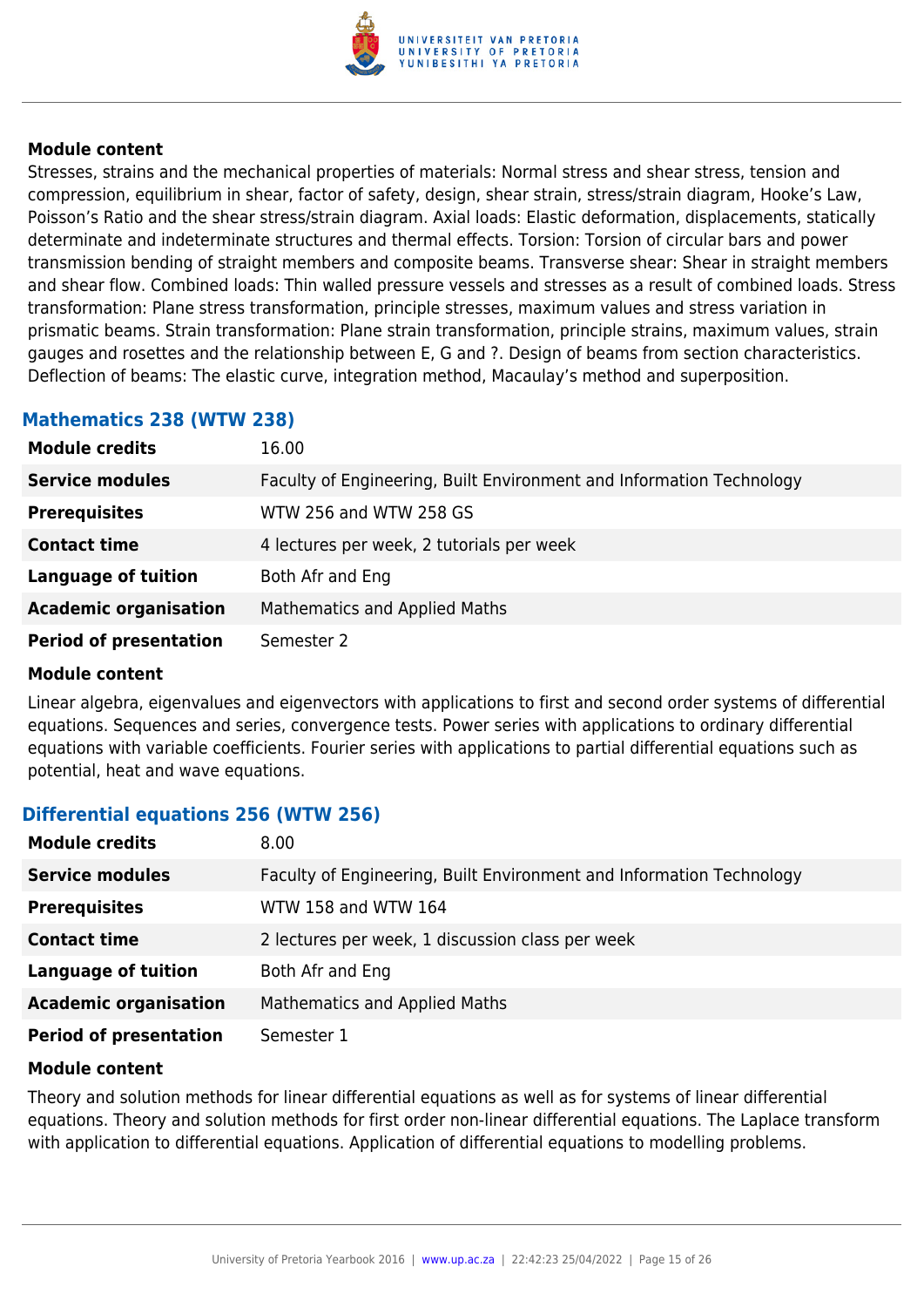

## **Calculus 258 (WTW 258)**

| <b>Module credits</b>         | 8.00                                                                 |
|-------------------------------|----------------------------------------------------------------------|
| <b>Service modules</b>        | Faculty of Engineering, Built Environment and Information Technology |
| <b>Prerequisites</b>          | WTW 158 and WTW 164                                                  |
| <b>Contact time</b>           | 2 lectures per week, 1 tutorial per week                             |
| <b>Language of tuition</b>    | Both Afr and Eng                                                     |
| <b>Academic organisation</b>  | <b>Mathematics and Applied Maths</b>                                 |
| <b>Period of presentation</b> | Semester 1                                                           |

#### **Module content**

Calculus of multivariable functions, directional derivatives. Extrema. Multiple integrals, polar, cylindrical and spherical coordinates. Line integrals and the theorem of Green. Surface integrals and the theorems of Gauss and Stokes.

## **Numerical methods 263 (WTW 263)**

| <b>Module credits</b>         | 8.00                                                                 |
|-------------------------------|----------------------------------------------------------------------|
| <b>Service modules</b>        | Faculty of Engineering, Built Environment and Information Technology |
| <b>Prerequisites</b>          | WTW 164                                                              |
| <b>Contact time</b>           | 1 tutorial per week, 2 lectures per week                             |
| <b>Language of tuition</b>    | Both Afr and Eng                                                     |
| <b>Academic organisation</b>  | <b>Mathematics and Applied Maths</b>                                 |
| <b>Period of presentation</b> | Semester 2                                                           |

#### **Module content**

Numerical integration. Numerical methods to approximate the solution of non-linear equations, systems of equations (linear and non-linear), differential equations and systems of differential equations. Direct methods to solve linear systems of equations.

## **Programming and information technology 213 (MPR 213)**

| <b>Module credits</b>         | 18.00                                      |
|-------------------------------|--------------------------------------------|
| <b>Prerequisites</b>          | No prerequisites.                          |
| <b>Contact time</b>           | 2 practicals per week, 4 lectures per week |
| <b>Language of tuition</b>    | Both Afr and Eng                           |
| <b>Academic organisation</b>  | Mechanical and Aeronautical En             |
| <b>Period of presentation</b> | Semester 1                                 |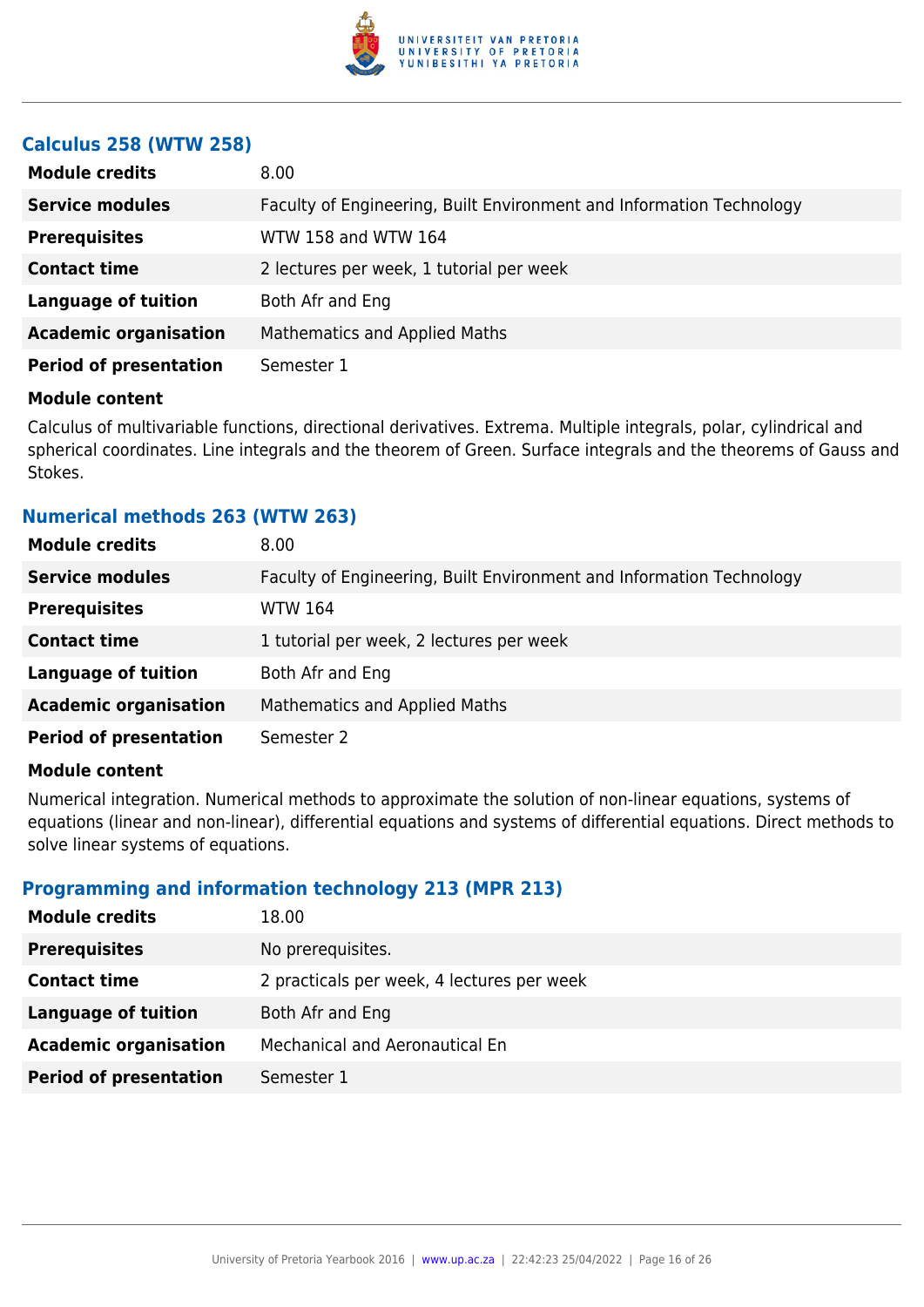

Advanced spreadsheet applications: Named ranges, linear algebra, solution of systems of equations, regression, interpolation, optimisation and table manipulation. Basic structured programming: Looping, branching, subroutines, iteration, reading and writing data files. Development, coding and debugging of simple programs in a high level programming language. Programming principles are illustrated via mathematical concepts such as limits, differentiation, integration and linear algebra. Structured programming by making use of functions and available toolboxes. Basic graphical output (plotting is also covered). Different information resources, searching and management of information. Use of databases. Development of webpages. Hardware interaction and control of equipment and systems.

## **Chemical engineering materials 210 (CIM 210)**

| <b>Module credits</b>         | 8.00                                      |
|-------------------------------|-------------------------------------------|
| <b>Prerequisites</b>          | <b>CHM 181</b>                            |
| <b>Contact time</b>           | 2 lectures per week, 2 tutorials per week |
| <b>Language of tuition</b>    | Both Afr and Eng                          |
| <b>Academic organisation</b>  | <b>Chemical Engineering</b>               |
| <b>Period of presentation</b> | Semester 1                                |

## **Module content**

Introduction to the synthesis, processing, structure, physical properties, and technical performance of important engineering materials: metals, ceramics, polymers and composites. Structural, mechanical, thermodynamic, and design related issues important to chemical engineering applications. Materials specification with emphasis on the corrosion of metals and life time estimation for polymer components.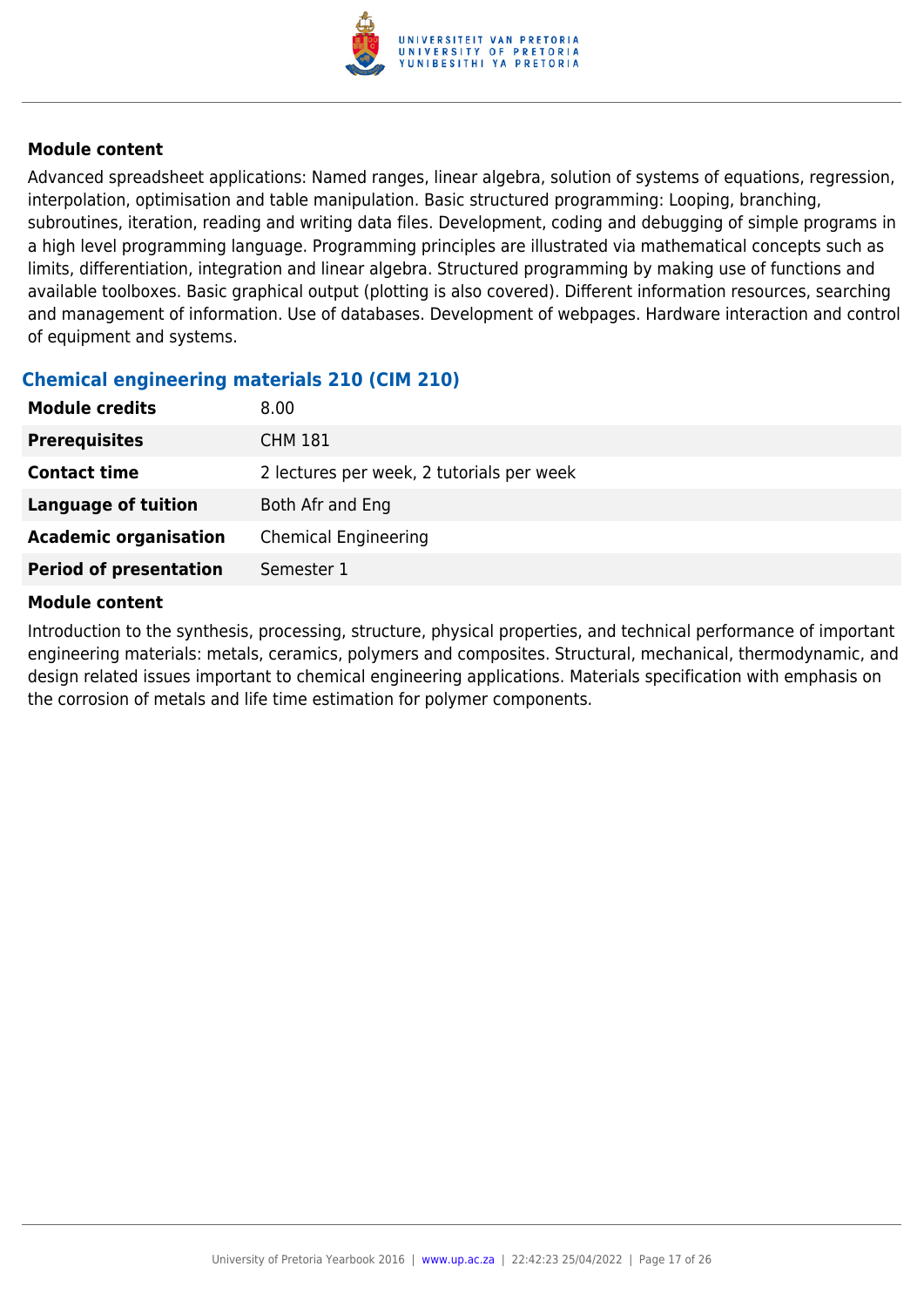

## Curriculum: Year 3

**Minimum credits: 144**

## **Core modules**

## **Biotechnology 310 (CBI 310)**

| <b>Module credits</b>         | 16.00                                     |
|-------------------------------|-------------------------------------------|
| <b>Prerequisites</b>          | (CIR 211), (CHM 215)                      |
| <b>Contact time</b>           | 1 practical per week, 2 lectures per week |
| <b>Language of tuition</b>    | Both Afr and Eng                          |
| <b>Academic organisation</b>  | <b>Chemical Engineering</b>               |
| <b>Period of presentation</b> | Semester 1                                |

## **Module content**

Characterisation and taxonomy of biological material. Biochemistry and the chemistry of life. Biological growth requirements, metabolism, growth kinetics and product formation. Enzyme chemistry and kinetics, basic stoichiometry of biological reactions as well as mass - and energy balances for these processes using a chemical engineering approach. Biological reactor, operation and downstream processing.

## **Laboratory 321 (CLB 321)**

| <b>Module credits</b>         | 16.00                                                             |
|-------------------------------|-------------------------------------------------------------------|
| <b>Prerequisites</b>          | CJJ 310/CJJ 210, CHM 226, CPN 321#, CKN 321#, (CMO 310), CIO 320# |
| <b>Contact time</b>           | 8 practicals per week, 2 lectures per week                        |
| <b>Language of tuition</b>    | Both Afr and Eng                                                  |
| <b>Academic organisation</b>  | <b>Chemical Engineering</b>                                       |
| <b>Period of presentation</b> | Semester 2                                                        |

#### **Module content**

Laboratory safety and general industrial safety practices. Techniques for planning of experiments. Experimental work illustrating: Analysis: Composition of coal and gas, heat of combustion, viscosity. Mass transfer: Gas absorption, batch distillation, azeotropic distillation, fractional distillation and liquid-liquid extraction. Heat transfer: Condenser, shell and tube heat exchanger, heat loss from insulated pipes. Piping system design: Frictional energy loss through pipes and fittings. Measuring equipment: Rate of flow, temperature. Reporting of laboratory results.

## **Transfer processes 311 (COP 311)**

| <b>Module credits</b> | 16.00                                     |
|-----------------------|-------------------------------------------|
| <b>Prerequisites</b>  | WTW 238, (WTW 263)                        |
| <b>Contact time</b>   | 3 tutorials per week, 4 lectures per week |
| Language of tuition   | Both Afr and Eng                          |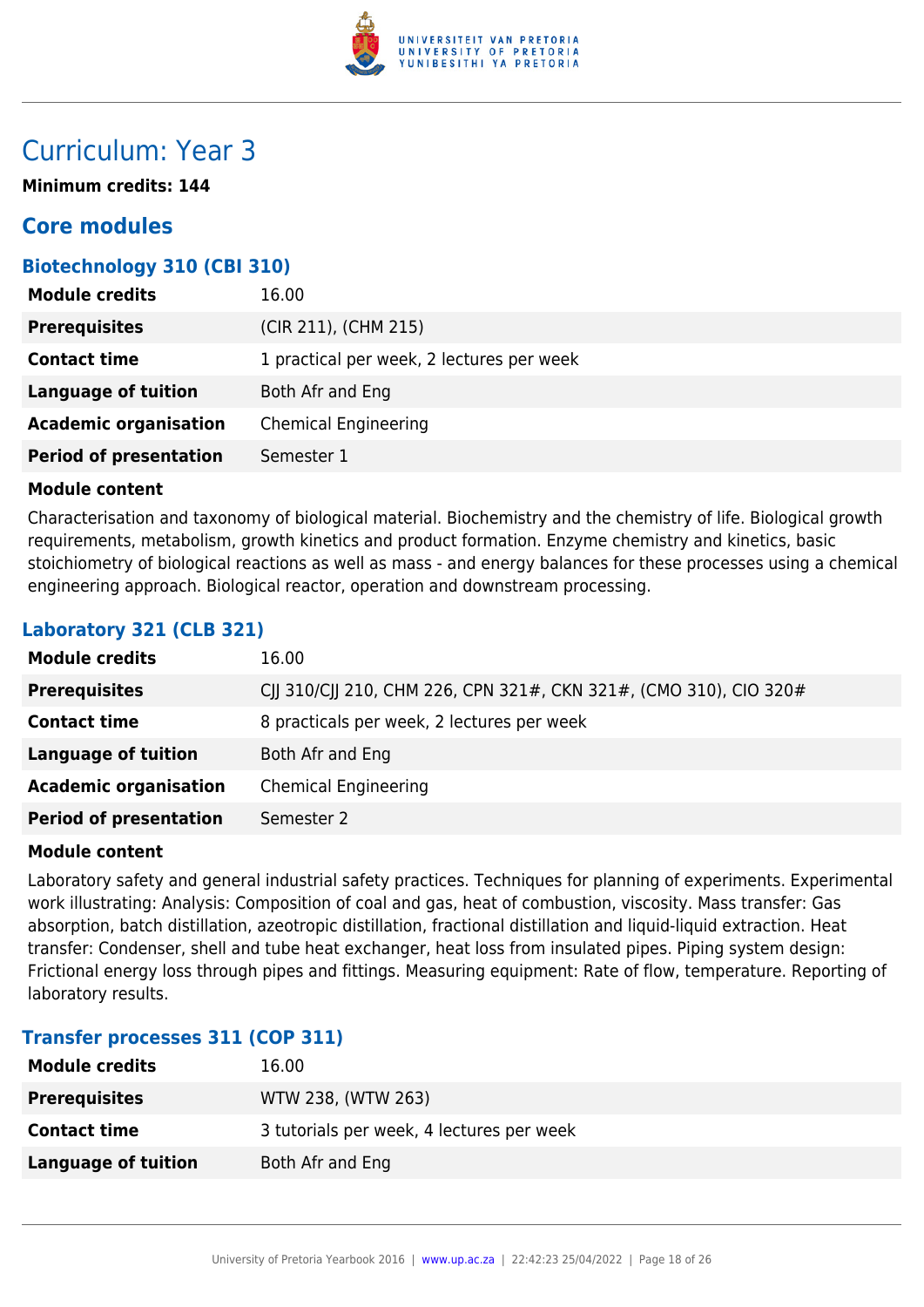

| <b>Academic organisation</b><br><b>Chemical Engineering</b> |  |
|-------------------------------------------------------------|--|
|-------------------------------------------------------------|--|

**Period of presentation** Semester 1

## **Module content**

Momentum transfer. Fluid statics. Control volume approach for conservation of mass, energy, and momentum. Application to pumps and turbines. Navier-Stokes equations, derivation and applications. Laminar and turbulent boundary layer theory. Heat transfer: fundamentals of heat transfer. Differential equations of heat transfer. Steady state conduction. Introduction to unsteady state conduction. Convection heat transfer and the thermal boundary layer. Radiation heat transfer. Mass transfer: fundamentals of mass transfer. Diffusion and the diffusion coefficient. Differential equations of mass transfer. Steady state molecular diffusion in one or more dimensions.

## **Practical training 311 (CPY 311)**

| <b>Module credits</b>         | 16.00                            |
|-------------------------------|----------------------------------|
| <b>Prerequisites</b>          | (CIR 211)                        |
| <b>Contact time</b>           | 1 other contact session per week |
| <b>Language of tuition</b>    | Both Afr and Eng                 |
| <b>Academic organisation</b>  | <b>Chemical Engineering</b>      |
| <b>Period of presentation</b> | Semester 1                       |

## **Module content**

\*Attendance module only

At the end of the second year of study, students in Chemical Engineering undergo at least six weeks of prescribed practical training in the industry. The student must also attend all excursions organised during the year by the department. A satisfactory report on the practical training must be submitted to the Faculty Administration within one week of registration. In exceptional circumstances the prescribed minimum period can be reduced, as approved by the Chairman of the School of Engineering.

## **Chemical engineering 310 (CIR 310)**

| <b>Module credits</b>         | 8.00                                      |
|-------------------------------|-------------------------------------------|
| <b>Prerequisites</b>          | (CTD 223), SWK 210, CHM 215, CIM 210#     |
| <b>Contact time</b>           | 2 lectures per week, 2 tutorials per week |
| <b>Language of tuition</b>    | Both Afr and Eng                          |
| <b>Academic organisation</b>  | <b>Chemical Engineering</b>               |
| <b>Period of presentation</b> | Semester 1                                |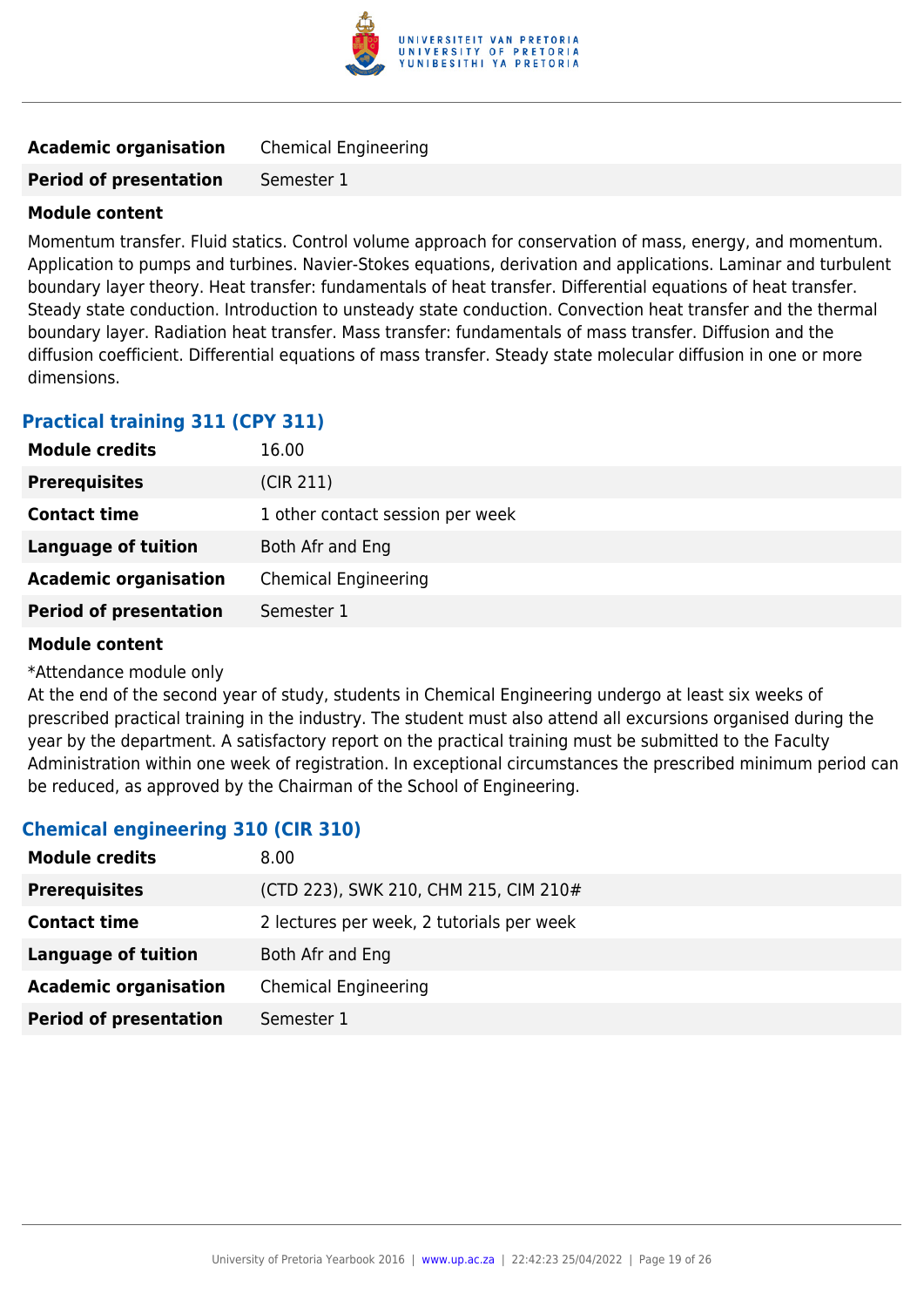

Fundamentals of phase and chemical equilibrium with emphasis on vapour/liquid systems leading to the study of separations and reacting systems. Concepts and formalism of thermodynamics. Postulates and laws of thermodynamics. Thermodynamic functions (enthalpy, entropy, Gibbs free energy). Thermochemistry and Ellingham diagrams. Phase Equilibria: Phase diagrams of single substances, phase boundaries, the Phase Rule. Phase diagrams of mixtures, steam distillation, eutectic mixtures. Solution thermodynamics: Ideal and non-ideal solutions, excess properties and activity coefficient models. The equations of state of ideal and real gases, residual properties and fugacity. Vapour-liquid equilibrium from equations of state and the ?-? approach. Application of thermodynamics to equilibrium between fluid- (gas and liquid) and condensed (liquid and solid) phases. Chemical reaction equilibrium.

## **Kinetics 321 (CKN 321)**

| <b>Module credits</b>         | 16.00                                     |
|-------------------------------|-------------------------------------------|
| <b>Prerequisites</b>          | (CTD 223)                                 |
| <b>Contact time</b>           | 3 tutorials per week, 4 lectures per week |
| Language of tuition           | Both Afr and Eng                          |
| <b>Academic organisation</b>  | <b>Chemical Engineering</b>               |
| <b>Period of presentation</b> | Semester 2                                |
|                               |                                           |

#### **Module content**

Batch reactors; basic reaction kinetics; fitting of experimental reaction data; flow reactor basics.

## **Process dynamics 321 (CPN 321)**

| <b>Module credits</b>         | 16.00                                     |
|-------------------------------|-------------------------------------------|
| <b>Prerequisites</b>          | CIO 310#, CKN 321#                        |
| <b>Contact time</b>           | 4 lectures per week, 3 tutorials per week |
| <b>Language of tuition</b>    | Both Afr and Eng                          |
| <b>Academic organisation</b>  | <b>Chemical Engineering</b>               |
| <b>Period of presentation</b> | Semester 2                                |

#### **Module content**

Application of the continuity equations, transport equations and phase relationships to describe time-dependent behaviour of processes. Linearisation and use of transfer functions. Stability analysis, effect of dead time and inverse response. Elements of a control loop. Control principles and mechanisms.

## **Engineering management 310 (BSS 310)**

| <b>Module credits</b> | 8.00                                                  |
|-----------------------|-------------------------------------------------------|
| <b>Prerequisites</b>  | No prerequisites.                                     |
| <b>Contact time</b>   | 1 other contact session per week, 2 lectures per week |
| Language of tuition   | Both Afr and Eng                                      |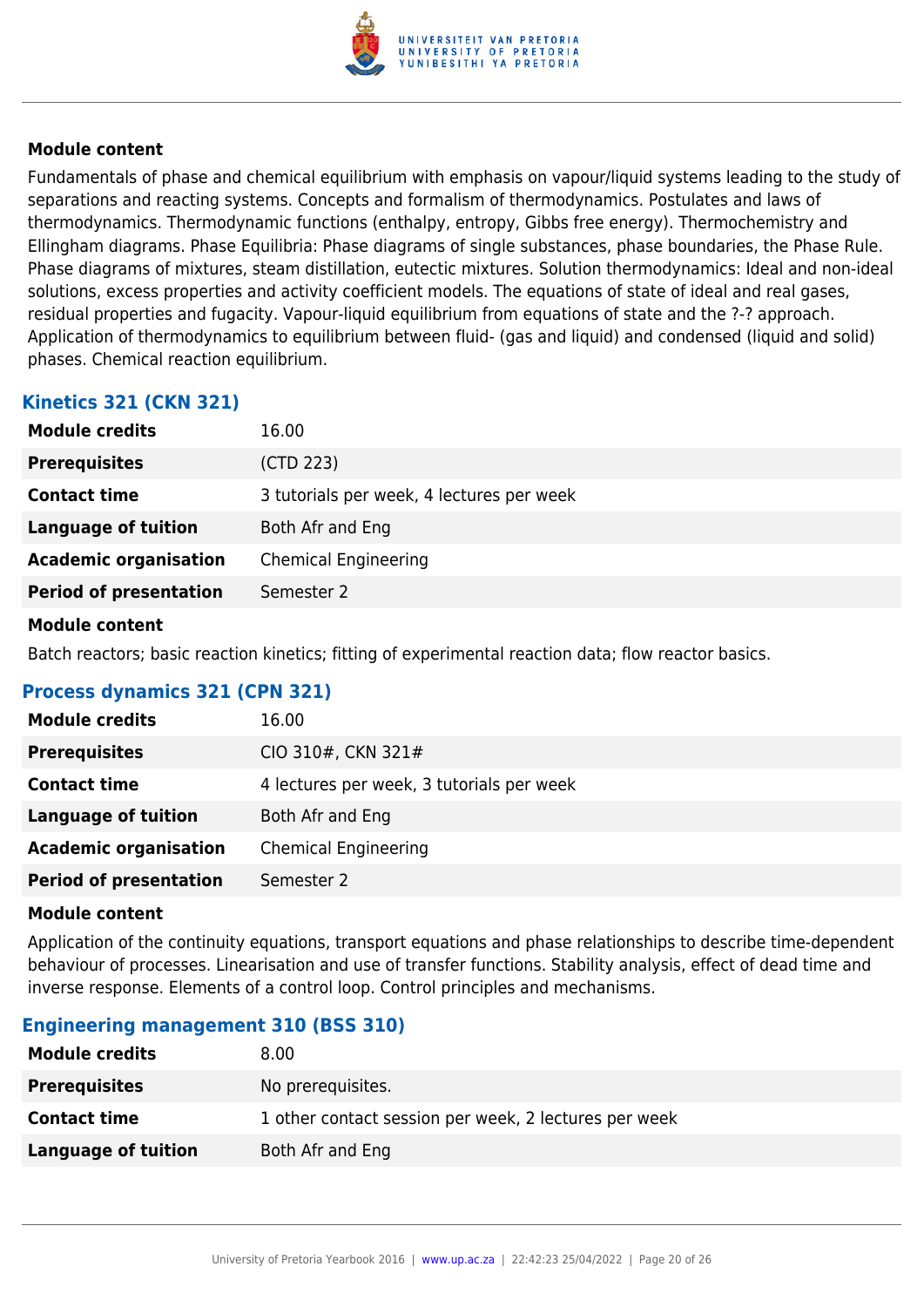

## **Academic organisation** Industrial and Systems Eng

#### **Period of presentation** Semester 1

#### **Module content**

Programme and systems engineering Concepts: Application of project management, systems thinking, systems approach, product, system and project life cycles, project phases and specification practices. Development models: stage-gate development, project charter, systems engineering models, systems engineering management and life cycle characteristics. Planning and Scheduling: task definition, work breakdown structures, duration estimation, Gantt charts, critical path, resource handling. Costs and Budgets: cost estimates, project life cycle costs, work authorisation. Control: project organisation. Legal: contracts, intellectual property. Case studies and semester project Engineering Economics Decision making in an engineering environment. Allocation of cost. Money-time relationships (discreet interest formulae, tables, financial calculator, Excel). Bases for comparison of alternatives (present worth, annual worth,). Decision making among alternatives before and after tax (useful lives equal to study period, useful lives different among alternatives).

## **Engineering activity and group work 320 (MIA 320)**

| <b>Module credits</b>         | 8.00                                                  |
|-------------------------------|-------------------------------------------------------|
| <b>Prerequisites</b>          | No prerequisites.                                     |
| <b>Contact time</b>           | 1 other contact session per week, 2 lectures per week |
| <b>Language of tuition</b>    | English                                               |
| <b>Academic organisation</b>  | Mechanical and Aeronautical En                        |
| <b>Period of presentation</b> | Semester 2                                            |

#### **Module content**

Two exit learning outcomes (ELO) of ECSA are addressed and each must be passed in the same semester. ELO7: Demonstrate critical awareness of the impact of engineering activity on the social, industrial and physical environment. The history of engineering globally and in South Africa. Most important engineering projects globally and in South Africa. The impact of technology on society. Occupational and public health and safety. Occupational Health and Safety Act. Impacts on the physical environment. The personal, social, cultural values and requirements of those affected by engineering activity. The combination of social, workplace (industrial) and physical environmental factors are appropriate to the discipline of the qualification. ELO8: Demonstrate competence to work effectively on a small project as an individual, in teams and in multidisciplinary environments. Identifies and focuses on objectives. Works strategically. Executes tasks effectively. Delivers completed work on time. Effective team work: Makes individual contribution to team activity; performs critical functions; enhances work of fellow team members; benefits from support of team members; communicates effectively with team members; delivers completed work on time. Multidisciplinary work by the following: Acquires a working knowledge of co-workers' discipline; uses a systems engineering approach; communicates across disciplinary boundaries. Report and presentation on team project. Tasks require co-operation across at least one disciplinary boundary. Students acquire a working knowledge of co-workers discipline. Students communicate between disciplinary boundaries.

## **Chemical engineering design 320 (CIO 320)**

| Module credits       | 16.00                |
|----------------------|----------------------|
| <b>Prerequisites</b> | (CTD 223), (COP 311) |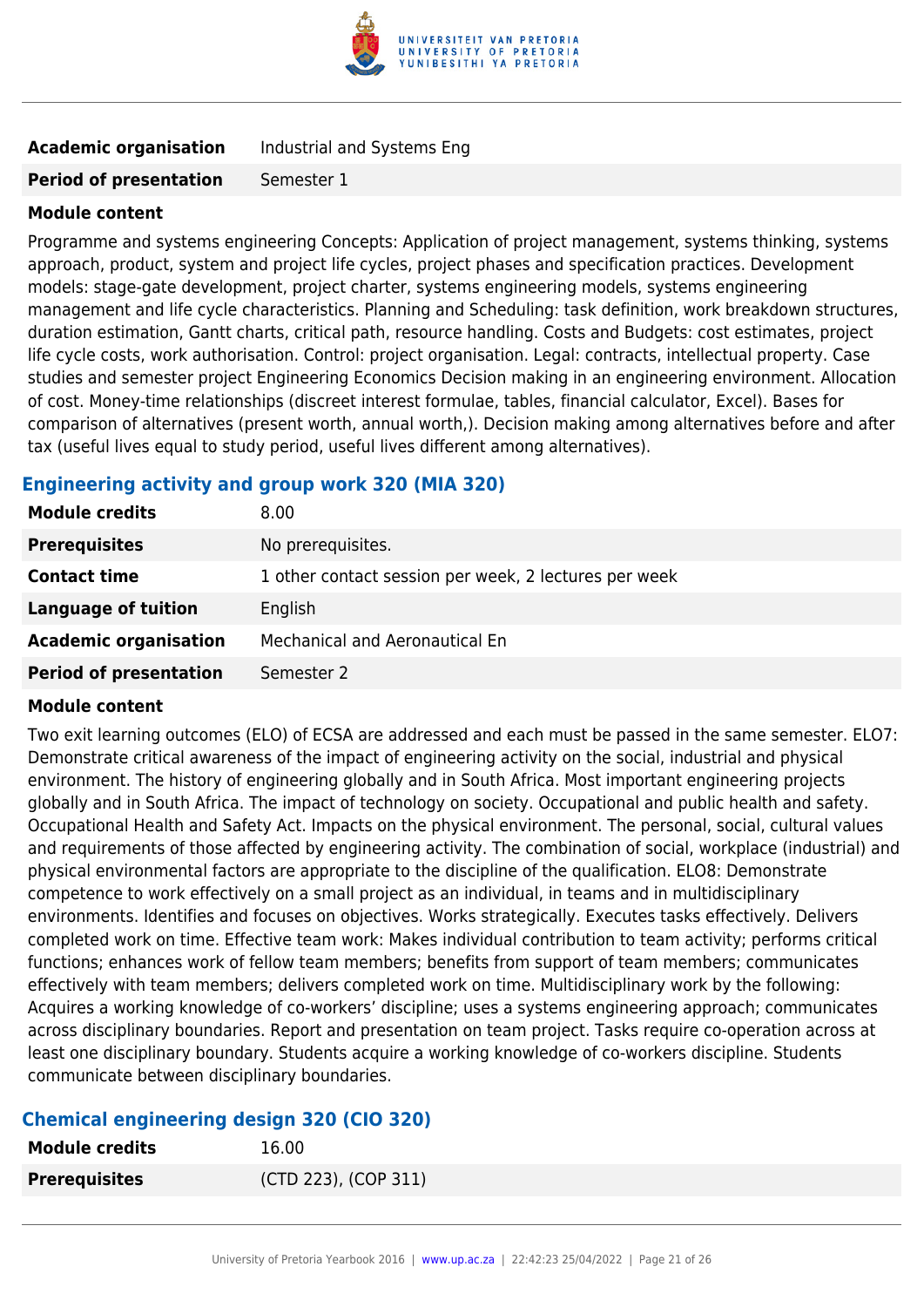

| <b>Contact time</b>           | 3 tutorials per week, 4 lectures per week |
|-------------------------------|-------------------------------------------|
| Language of tuition           | Both Afr and Eng                          |
| <b>Academic organisation</b>  | <b>Chemical Engineering</b>               |
| <b>Period of presentation</b> | Semester 2                                |

Steady and unsteady state conductive heat transfer in one to three dimensions. Temperature distributions. Convective heat transfer. Application of boundary layer theory. Determination of film coefficients. Design of heat transfer equipment. Radiant heat transfer. Application of the mechanical energy balance to single phase Newtonian fluids in steady state systems. Adjustment for multiphase, non-Newtonian as well as pulsating systems. Orifice design. Optimal economic choice of pipe diameters, pumps and control valves.

## **Mass transfer 310 (CMO 310)**

| <b>Module credits</b>         | 16.00                                     |
|-------------------------------|-------------------------------------------|
| <b>Prerequisites</b>          | (CTD 223), COP 311#                       |
| <b>Contact time</b>           | 4 lectures per week, 3 tutorials per week |
| <b>Language of tuition</b>    | Both Afr and Eng                          |
| <b>Academic organisation</b>  | <b>Chemical Engineering</b>               |
| <b>Period of presentation</b> | Semester 1                                |
|                               |                                           |

#### **Module content**

Separation by means of equilibrium stages. Design of flash distillation systems, distillation columns, absorbers and strippers by hand and computer calculations. Design of membrane separation systems.

## **Professional and technical communication 310 (CJJ 310)**

| <b>Module credits</b>         | 8.00                        |
|-------------------------------|-----------------------------|
| <b>Prerequisites</b>          | <b>CIR 123</b>              |
| <b>Contact time</b>           | 2 lectures per week         |
| <b>Language of tuition</b>    | English                     |
| <b>Academic organisation</b>  | <b>Chemical Engineering</b> |
| <b>Period of presentation</b> | Semester 1                  |

#### **Module content**

Effective communication with engineering and technical audiences, as well as with the community at large, is taught. The emphasis is on written documentation. Formal communication is characterised by: the use of appropriate language and style; effective structuring of information; the use of modern electronic communication technologies, with emphasis on word processing, spreadsheets, appropriate email protocols, effective use of graphic information, effective and correct presentation of numerical data, correct referencing methods, seamless inclusion of mathematics expressions, tables, diagrams and appendices in written work; appropriate methods for levelling communication to the requirements of the target audience.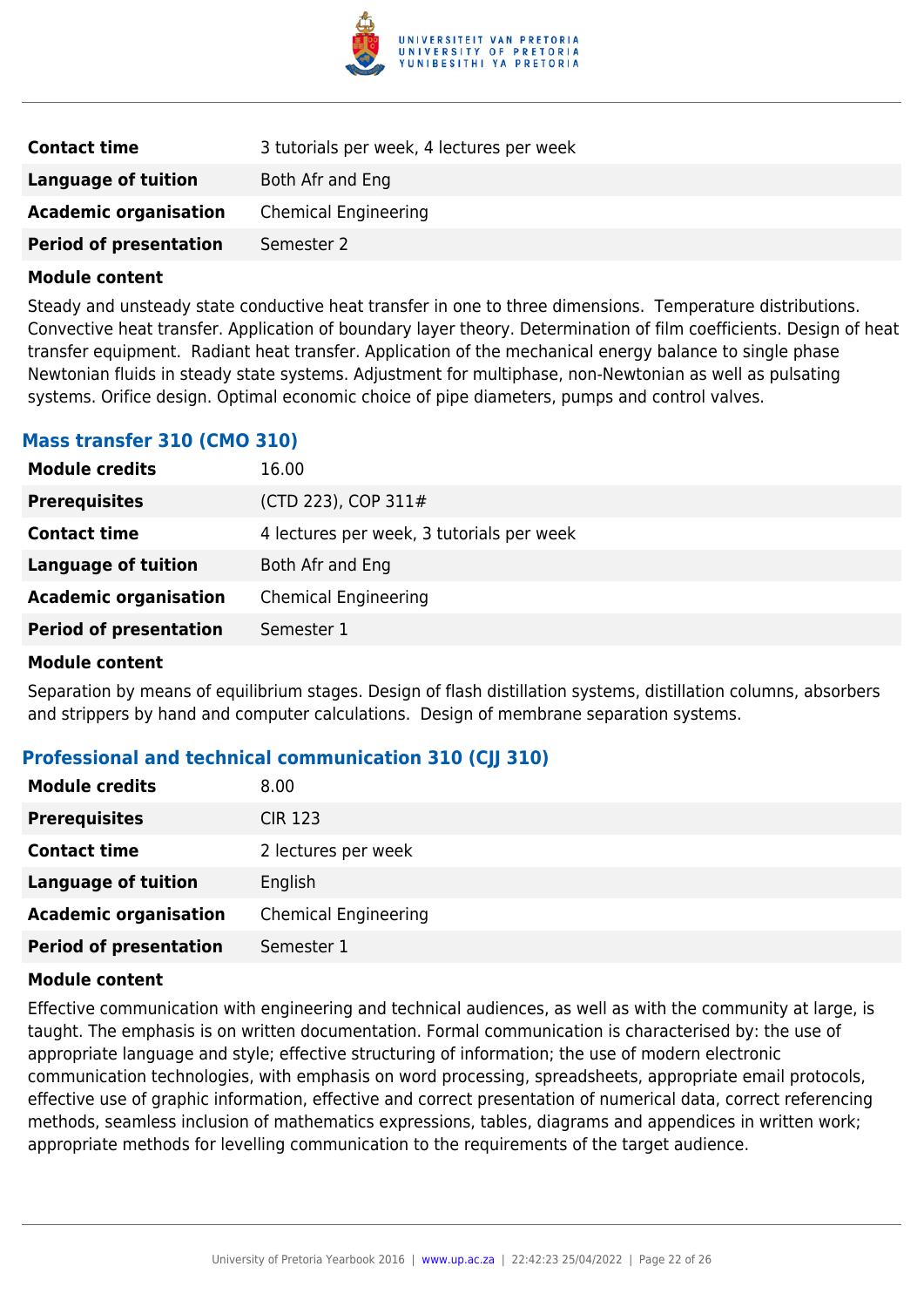

## Curriculum: Final year

**Minimum credits: 144**

## **Core modules**

## **Process control 410 (CPB 410)**

| <b>Module credits</b>         | 16.00                                     |
|-------------------------------|-------------------------------------------|
| <b>Prerequisites</b>          | <b>CPN 321 GS</b>                         |
| <b>Contact time</b>           | 3 tutorials per week, 4 lectures per week |
| Language of tuition           | Both Afr and Eng                          |
| <b>Academic organisation</b>  | <b>Chemical Engineering</b>               |
| <b>Period of presentation</b> | Semester 1                                |

## **Module content**

Dynamic properties of equipment, instruments and processes. Mathematical modelling and computer simulation of processes in the time, Laplace and frequency domains. Linearisation and non-linear processes. Stability of control systems. Controller tuning. Methods for process identification. Digital process control. Z-transforms. Use of computers and microprocessors. Introduction to modern control theory: state-space approach. Applied process control. Choice of control instrumentation. Plantwide control strategy. Development of P and IDs.

## **Design project 421 (CPJ 421)**

| <b>Module credits</b>         | 24.00                                                     |
|-------------------------------|-----------------------------------------------------------|
| <b>Prerequisites</b>          | (CPB 410), (CRO 410); BIE 310/BSS 310, CPS 420#, CPR 420# |
| <b>Contact time</b>           | 1 tutorial per week                                       |
| <b>Language of tuition</b>    | Both Afr and Eng                                          |
| <b>Academic organisation</b>  | <b>Chemical Engineering</b>                               |
| <b>Period of presentation</b> | Semester 2                                                |
|                               |                                                           |

## **Module content**

Application of chemical engineering principles for the complete design of a chemical plant.

## **Chemical engineering practice 420 (CPR 420)**

| <b>Module credits</b>         | 8.00                                     |
|-------------------------------|------------------------------------------|
| <b>Prerequisites</b>          | <b>CLB 321</b>                           |
| <b>Contact time</b>           | 2 lectures per week, 1 tutorial per week |
| Language of tuition           | Both Afr and Eng                         |
| <b>Academic organisation</b>  | <b>Chemical Engineering</b>              |
| <b>Period of presentation</b> | Semester 2                               |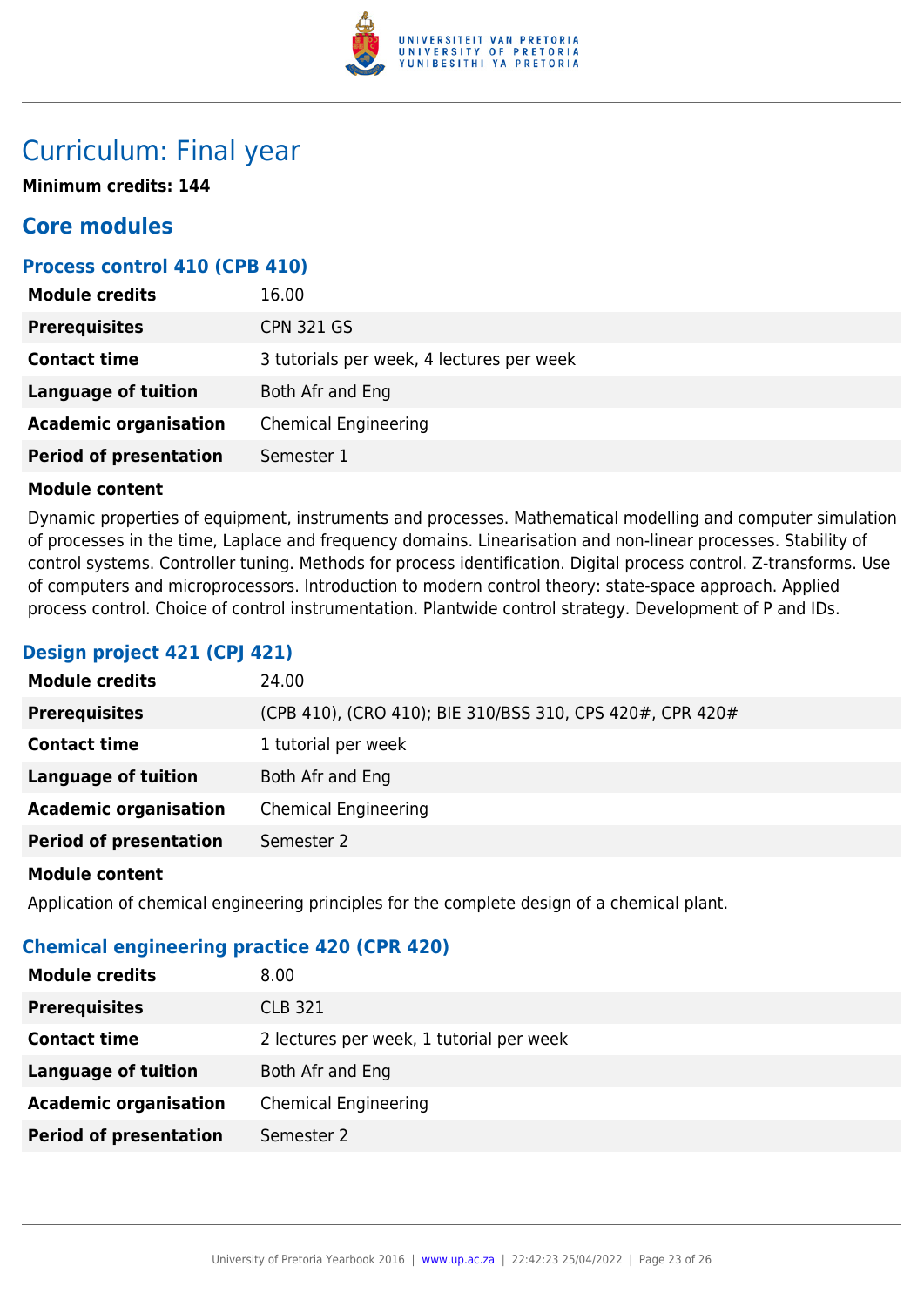

Design economics and process evaluation. Cost estimation and time-value of money. Control applications, choice of instrumentation and development of a plantwide control strategy. Development of PandID's. Safety: Site plan and layout, area classification, hazard and operability analysis (HAZOP). Occupational Safety and Health Act, Engineering Profession of South Africa Act. Requirements to maintain continued competence and to keep abreast of up-to date tools and techniques. ECSA code of conduct, Continuing Professional Development, ECSA outcomes, ECSA process and reasons for registration as PrEng. Displays understanding of the system of professional development. Accepts responsibility for own actions. Displays judgment in decision making during problem solving and design. Limits decision making to area of current competence. Reason about and make judgment on ethical aspects in case study context. Discerns boundaries of competence in problem solving and design. Case studies typical of engineering practice situations in which the graduate is likely to participate.

## **Process synthesis 410 (CPS 410)**

| <b>Module credits</b>         | 8.00                                     |
|-------------------------------|------------------------------------------|
| <b>Prerequisites</b>          | <b>CLB 321, CIR 310 GS</b>               |
| <b>Contact time</b>           | 1 tutorial per week, 2 lectures per week |
| <b>Language of tuition</b>    | Both Afr and Eng                         |
| <b>Academic organisation</b>  | <b>Chemical Engineering</b>              |
| <b>Period of presentation</b> | Semester 1                               |
|                               |                                          |

#### **Module content**

Development of new processing plants; Evaluating process alternatives; Developing a process flowsheet using a process synthesis approach. Applying thermodynamic principles to obtain an optimal synthesis route. Applications using computer packages.

## **Practical training 411 (CPY 411)**

| <b>Module credits</b>         | 16.00                            |
|-------------------------------|----------------------------------|
| <b>Prerequisites</b>          | (CMO 320), CPY 311               |
| <b>Contact time</b>           | 1 other contact session per week |
| <b>Language of tuition</b>    | Both Afr and Eng                 |
| <b>Academic organisation</b>  | <b>Chemical Engineering</b>      |
| <b>Period of presentation</b> | Semester 1                       |

#### **Module content**

\*Attendance module only At the end of the third year of study, students in chemical engineering undergo at least six weeks of prescribed practical training in the industry. The student must also attend all excursions organised during the year by the department. A satisfactory report on the practical training must be submitted to the department within one week of registration. In exceptional circumstances the prescribed minimum period can be reduced, as approved by the chairman of the School of Engineering.

## **Reactor design 410 (CRO 410)**

**Module credits** 16.00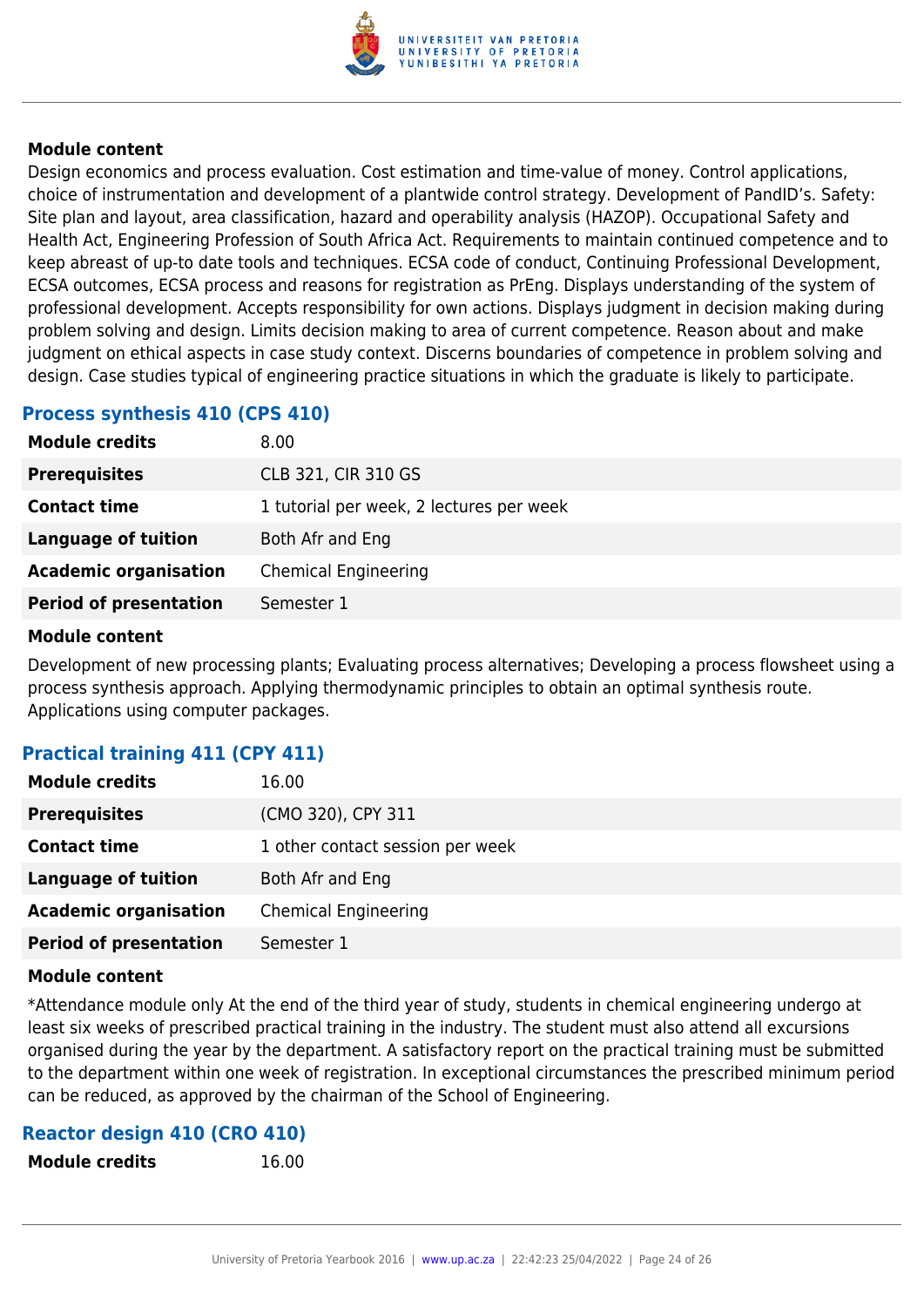

| <b>Prerequisites</b>          | <b>CKN 321 GS</b>                         |
|-------------------------------|-------------------------------------------|
| <b>Contact time</b>           | 4 lectures per week, 3 tutorials per week |
| Language of tuition           | Both Afr and Eng                          |
| <b>Academic organisation</b>  | <b>Chemical Engineering</b>               |
| <b>Period of presentation</b> | Semester 1                                |

Heterogeneous catalysis: diffusion in reaction for catalyst pores and different catalyst geometries. Inter and intraparticle heat and mass transfer processes. Reactor design: energy and continuity equation for different types of reactor: stirred tank, pipe, radial flow, slurry and fluidised. Modelling of non-ideal flow in reactors.

## **Research project 411 (CSC 411)**

| <b>Module credits</b>         | 16.00                            |
|-------------------------------|----------------------------------|
| <b>Prerequisites</b>          | CLB 321, CPB 410 # and CRO 410 # |
| <b>Contact time</b>           | 1 tutorial per week              |
| <b>Language of tuition</b>    | Both Afr and Eng                 |
| <b>Academic organisation</b>  | <b>Chemical Engineering</b>      |
| <b>Period of presentation</b> | Semester 1                       |

#### **Module content**

The execution of a complete literature study and research project on a chosen subject.

## **Research project 421 (CSC 421)**

| <b>Module credits</b>         | 16.00                       |
|-------------------------------|-----------------------------|
| <b>Prerequisites</b>          | <b>CSC 411</b>              |
| <b>Contact time</b>           | 1 tutorial per week         |
| <b>Language of tuition</b>    | Both Afr and Eng            |
| <b>Academic organisation</b>  | <b>Chemical Engineering</b> |
| <b>Period of presentation</b> | Semester 2                  |

#### **Module content**

Interpretation of the research results of CSC 411. The writing of a project report and scientific article.

## **Specialisation 420 (CSS 420)**

| <b>Module credits</b>        | 16.00                       |
|------------------------------|-----------------------------|
| <b>Prerequisites</b>         | CPJ 421 $#$                 |
| <b>Contact time</b>          | 4 lectures per week         |
| Language of tuition          | Both Afr and Eng            |
| <b>Academic organisation</b> | <b>Chemical Engineering</b> |